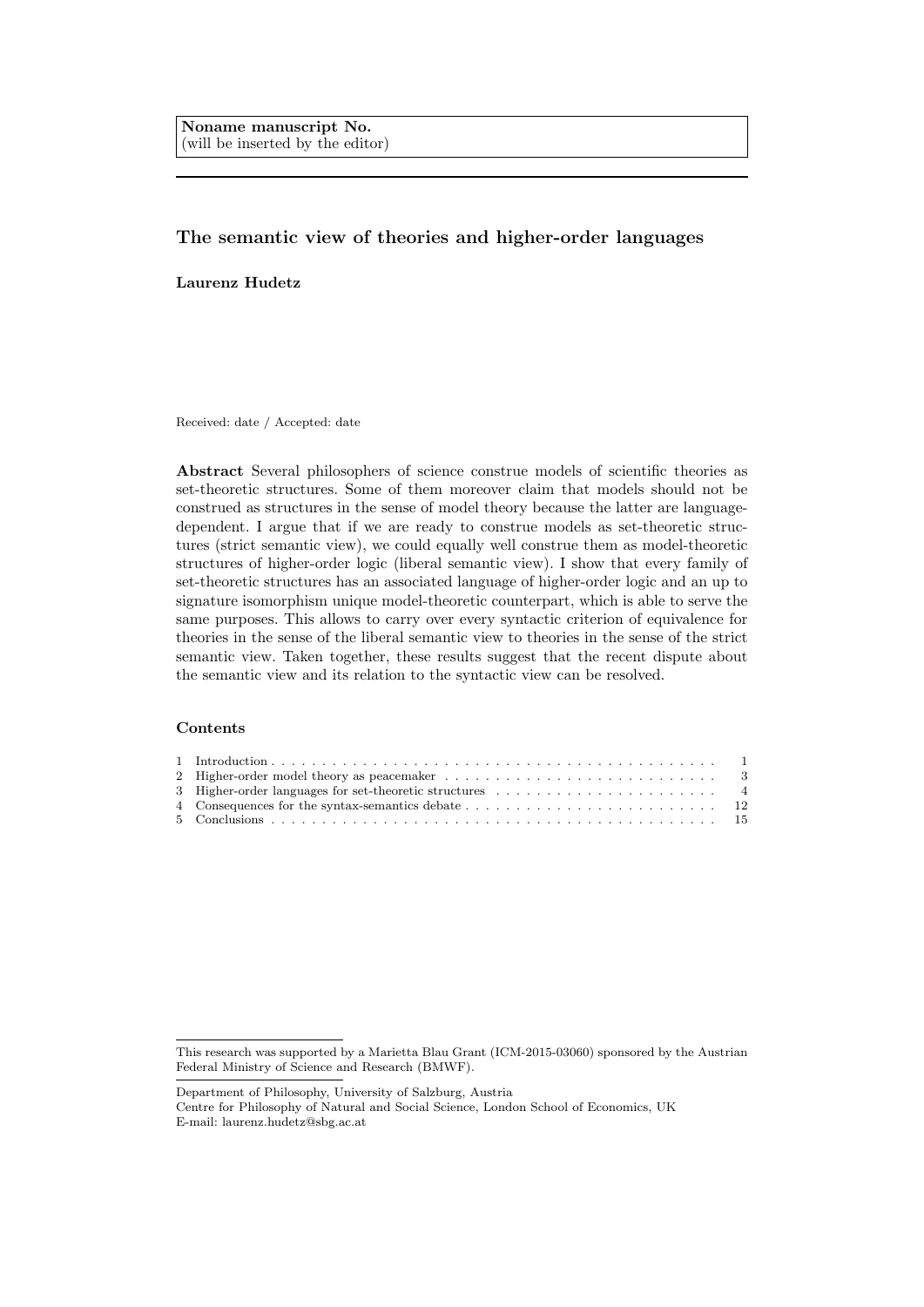### 1 Introduction

According to the syntactic view of scientific theories, we have to specify a class of statements in a formal language in order to present the formalism of a theory. According to the semantic view, in contrast, we have to specify a class of mathematical models to present the formalism of a theory. The recent debate about the syntactic and semantic view (Halvorson, 2012; Glymour, 2013; Halvorson, 2013; van Fraassen, 2014; Lutz, 2015) has shown that it is necessary to distinguish two ways in which the term 'mathematical model' can be understood in this context. It can mean (a) what is called 'structure' or 'model' in model theory, namely interpretations of a language of predicate logic or (b) set-theoretic structures consisting of a collection of basic sets together with a collection of set-theoretic constructs over those basic sets (e.g. relations, functions, functions of functions etc.).

Here is a simple example to illustrate this distinction. Suppose  $\mathcal{A} = (P, L, I)$  is an affine plane in the sense of incidence geometry. The elements of  $P$  are called 'points', those of L 'lines' and I is the incidence relation of A. Now let  $\{\sigma_p, \sigma_l, \epsilon\}$  be a signature (i.e. a set of symbols) providing a language for a synthetic axiomatisation of affine plane geometry and let  $\tilde{\mathcal{A}}$  be an interpretation of this signature that maps the sort symbols for points and lines,  $\sigma_p$  and  $\sigma_l$ , to the sets P and L, respectively, and the incidence predicate  $\epsilon$  to the set I. Then A is a set-theoretic structure, while  $\tilde{\mathcal{A}}$  is a structure in the sense of model theory.

$$
\begin{matrix}\mathcal{A} & \tilde{\mathcal{A}} \\ (P,L,I) & (P,L,I) \\ \uparrow \uparrow \uparrow \\ \{\sigma_p,\sigma_l,\epsilon\}\end{matrix}
$$

This leads to a distinction between two versions of the semantic view. The liberal semantic view takes models of theories to be interpretations of formal languages ('model-theoretic structures'), whereas the strict semantic view takes them to be set-theoretic structures. The difference between these two versions of the semantic view lies in their stances towards language independence. The liberal view embraces linguistic items (symbols) as parts of models whereas the strict view does not. To highlight this difference, Halvorson (2013) calls the liberal semantic view 'semantic+L' and the strict semantic view 'semantic−L'.

Both versions of the semantic view have been criticised. Here is a brief summary of the main arguments put forward in the recent debate.

Some proponents of the semantic view reject its liberal version because they believe that we lose some of the benefits of the semantic view if we take models to be interpretations of formal languages. More specifically, the concern is that if models are interpretations of formal languages, then "the celebrated claim of the linguistic independence of considering models (and not first-order formalizations of theories), stressed by adherents of the semantic approach as giving it a clear advantage over the syntactic view, is simply not true" (French and Ladyman, 1999, 114). An often-cited expression of this view is van Fraassen's (1989, 366) claim that the "impact of Suppes' innovation [i.e. presenting theories as classes of models] is lost if models are defined, as in many standard logic texts, to be partially linguistic entities, each yoked to a particular syntax."

In contrast, Halvorson (2012) argues that the (strict) semantic view is untenable. His strongest argument is that it lacks resources for explicating an adequate criterion of theoretical equivalence. Call this the problem of equivalence.

Glymour (2013) proposes a solution to the problem of equivalence. He points out that there are in fact good criteria of equivalence that can be applied to classes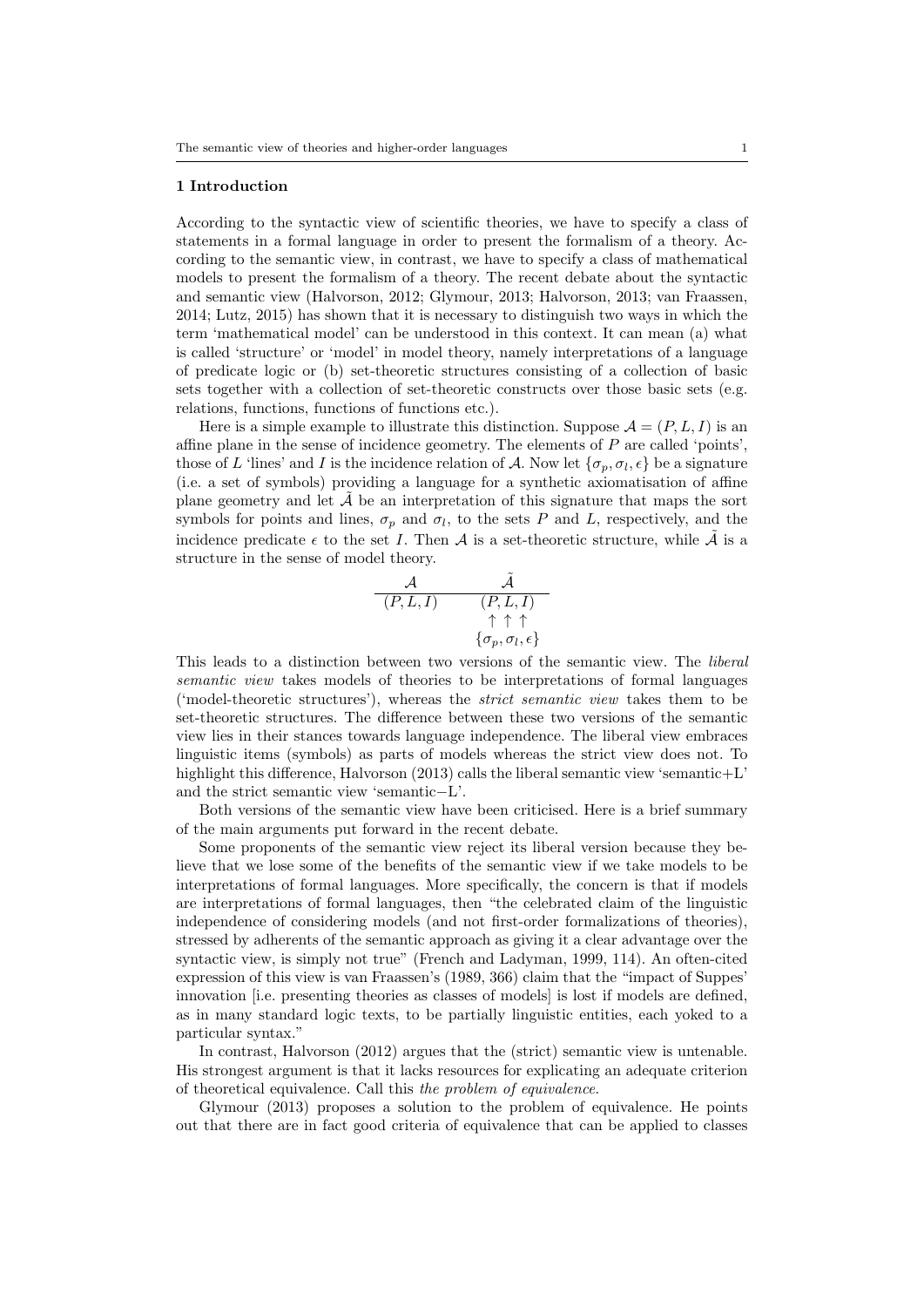of model-theoretic structures: e.g. definitional equivalence in the sense of Tarski et al (1953) and synonymy in the sense of De Bouvere (1965). However, Glymour's proposal only protects the liberal semantic view and not the strict semantic view since it rests on the assumption that models are model-theoretic structures.

Halvorson (2013) takes Glymour's point but stresses that the liberal semantic view is not a real alternative to the syntactic view and that his criticism was aimed at the strict semantic view. Several other authors have also come to the conclusion that the liberal semantic view and a liberal version of the syntactic view should not be seen as rivals, e.g. Worrall (1984), Hendry and Psillos (2007) and Lutz (2014b, 2015). Glymour (2013) also makes this point. The liberal syntactic and semantic view both acknowledge that the formalism of a theory comprises a class of modeltheoretic structures as well as a class of formulas.<sup>1</sup> What distinguishes them is only what they focus on or what they regard as primary. The liberal syntactic view is what contemporary proponents of the syntactic view such as Lutz (2014a,b) endorse. Przełecki (1969) provides a systematic exposition of the liberal syntactic view, making use of models extensively. Several philosophers are happy with the liberal versions of both the syntactic and the semantic view. To them it is a pragmatic question whether to focus on formulas or model-theoretic structures satisfying these formulas in a given context—both are at our disposal.

Van Fraassen (2014) puts forward two objections against Halvorson's criticism. (a) He contends that Halvorson misrepresents the semantic view. Van Fraassen points out that he has always acknowledged the trivial point that "when a theory is presented by displaying a class of models, those models are being described, and that description is something done in language" (van Fraassen, 2014, 279). Furthermore, he underlines that, in his early Beth semantics approach, he explicitly included so-called elementary statements when reconstructing physical theories. Elementary statements are of the form 'magnitude  $m$  has value  $r$  at time  $t'$ . Most equations and laws are therefore not elementary statements. (b) The second objection is that Halvorson ignores that models are representations and not merely uninterpreted mathematical structures. Van Fraassen points out that one and the same set-theoretic structures can be used to represent different phenomena and concludes that it is therefore no wonder that the problem of equivalence cannot be solved when ignoring representational aspects.

Lutz (2015, Section 6) analyses van Fraassen's reply to Halvorson and shows that it misses the point. (a) He argues that Halvorson's point goes beyond the trivial fact that one has to use language to externally characterise<sup>2</sup> a class of models and also beyond admitting elementary statements (which van Fraassen later abandoned in favour of an entirely language-free approach).<sup>3</sup> The point is rather that a reasonable version of the semantic view has to construe models as model-theoretic structures of a formal object language in which the theory's specific formulas can be expressed. Van Fraassen has not conceded that point in his reply nor has he properly addressed it.

<sup>&</sup>lt;sup>1</sup> If we specify a class of sentences, we immediately get the class of all model-theoretic structures satisfying those sentences. If we specify a class of model-theoretic structures, we immediately get the class of all sentences that are satisfied in these structures.

<sup>2</sup> The language in which one externally characterises a class of models is not an object language that is interpreted by the models but rather what we could call an 'external metalanguage'. For example, the first-order language over the signature  $\{\sigma_p, \sigma_l, \epsilon\}$  is the internal object language of the model-theoretic structure  $\tilde{\mathcal{A}}$  described above, whereas the expression  $\mathcal{A} = (P, L, I)$  is an affine plane' above belongs to the external metalanguage.

<sup>3</sup> In retrospect van Fraassen (1989, 365) writes: "I soon found it much more advantageous to concentrate on the propositions expressible by elementary statements, rather than on the statements themselves. This is how my emphasis changed progressively in my articles on logical aspects of quantum mechanics, from 1968 onward. At later points there is not even a bow in the direction of syntactic description."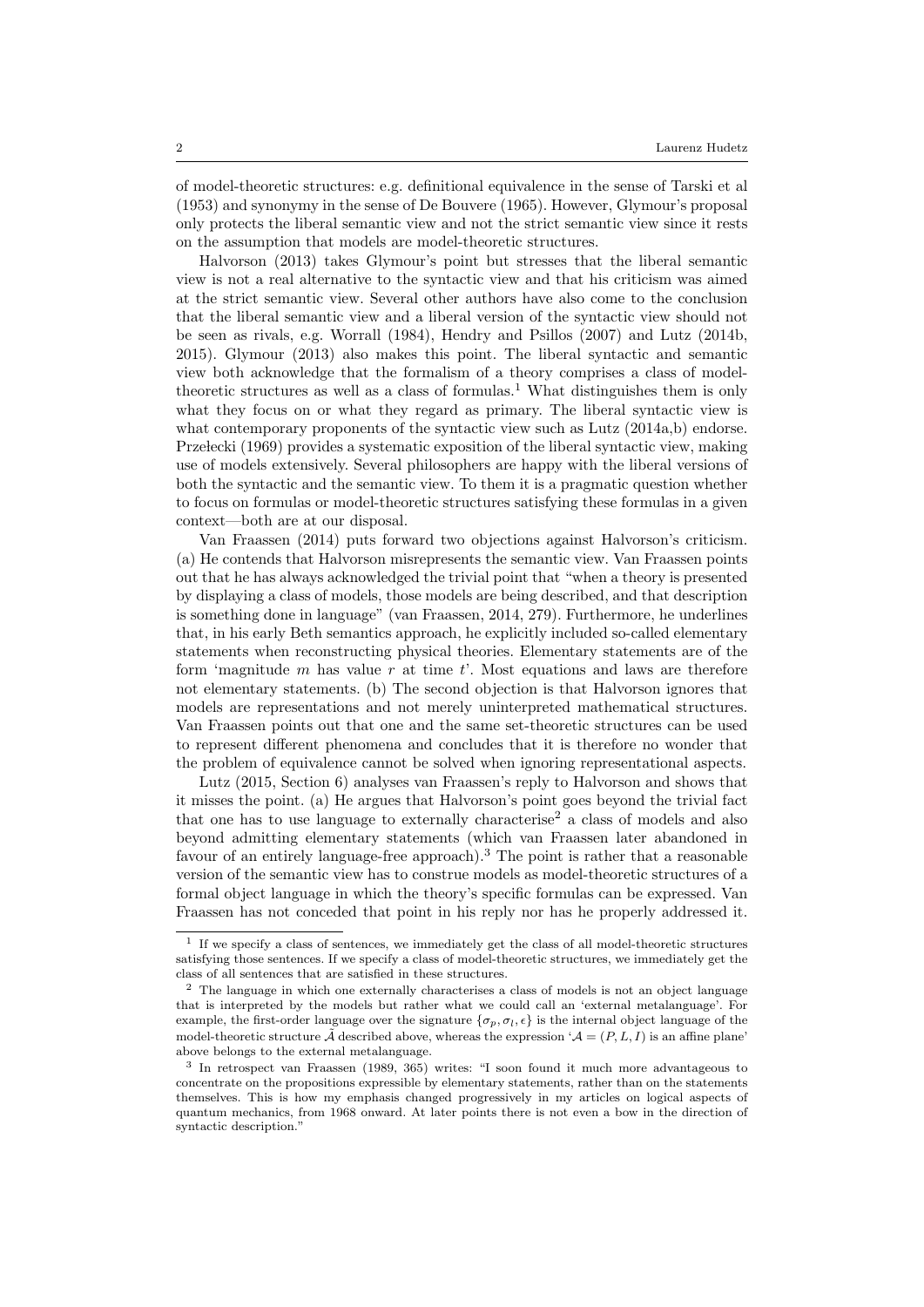(b) Lutz furthermore argues that Halvorson's counterexamples are even relevant when representation is taken into account because van Fraassen's account of representation and empirical adequacy is all about embeddability of data models, which is a purely formal relation preserved under isomorphism.

Lutz' latter point aside, it is important to note that Halvorson's concerns are simply not about representation at all. They are about how to present the *formalism* of a theory. The question is which kind of entities models should be taken to be when we reconstruct the formalism of a theory in philosophy of science (e.g. in order to provide a rigorous account of what it is to empirically and ontologically interpret a formalism or in order to define intertheoretic relations). Hence, the objection that Halvorson ignores representational aspects misses the point.

So the upshot of the debate so far is this: (1) There is wide agreement that the liberal semantic view and the liberal syntactic view are not real alternatives that we have to decide between. (2) There is unsettled disagreement regarding the liberal and the strict semantic view. The aim of this paper is to thoroughly address this disagreement.

## 2 Higher-order model theory as peacemaker

In what follows, I argue that if we are ready to construe models as set-theoretic structures (strict semantic view), we should also be ready to construe them as higher-order structures in the sense of model theory (liberal semantic and syntactic view). More specifically, I defend the following claims. (C1) All families of set-theoretic structures naturally give rise to internal languages of higher-order logic and corresponding families of model-theoretic structures of higher-order logic. The latter are exact counterparts of the former and able to serve the same purposes. (C2) Using internal languages, every solution to the problem of equivalence for classes of model-theoretic structures can be carried over to classes of set-theoretic structures—pace Halvorson. (C3) Taking models to be model-theoretic structures of higher-order logic instead of set-theoretic structures does not lead to disadvantages—pace van Fraassen.

These points are especially relevant for proponents of the strict semantic view, who can be divided into two groups: (1) There are those who construe models of scientific theories as set-theoretic structures without claiming that one could not equally well construe models as model-theoretic structures. For this group the results of this paper do not lead to a believe revision but rather to an update that the alternative is indeed equally viable. (2) There are those who go further, claiming that we cannot equally well construe models as model-theoretic structures because that would lead to a loss of certain advantages of the semantic view. The results of this paper refute that position.

Before I go into details, let me point out how my arguments are different and novel in comparison to the recent literature on the topic. Lutz (2015, 15) has made a similar point by arguing that there is no relevant difference between what he calls 'labelled structures' and 'indexed structures'. A labelled structure consists of a domain together with a mapping from a relational first-order signature to a set of first-order relations on the domain. So labelled structures are simply interpretations of singlesorted, relational first-order signatures. An indexed structure consists of a domain together with a mapping from an index set to a set of first-order relations on the domain. According to Lutz, the difference between labelled and indexed structures boils down to calling certain sets 'signatures' rather than 'index sets'—a merely verbal difference. One concern about this point is that it is either not strictly true or trivial. First, there seems to be a difference between signatures and mere index sets that needs to be addressed. Signatures associate types (arities) with their symbols, whereas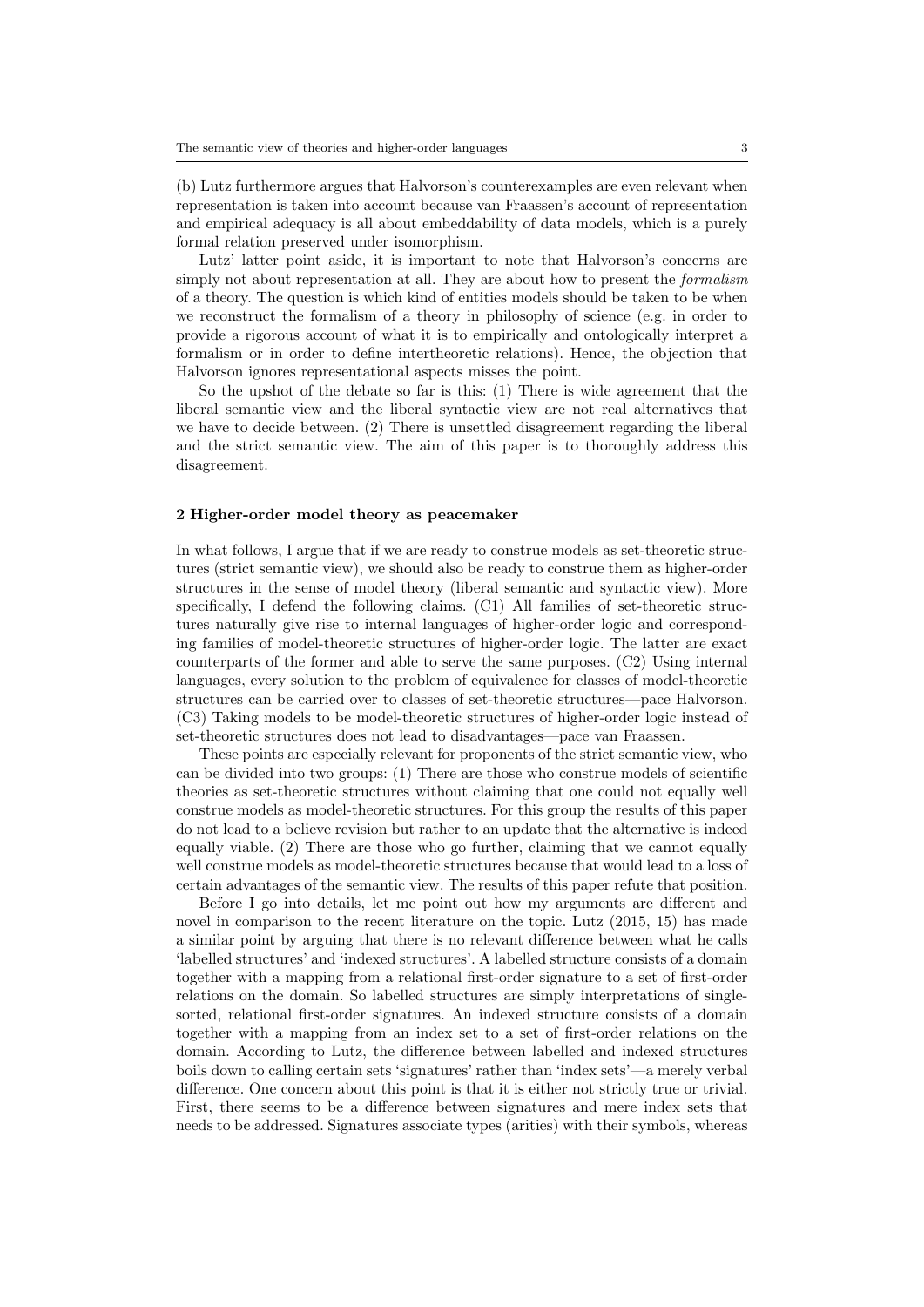mere index sets do not associate types with their elements. So more needs to be said in order to show that there is no substantial difference between indexed and labelled structures. Second, if one assumes that index sets do associate types with their elements from the start, then index sets in fact are signatures and indexed structures simply are labelled structures. But then the view that models are (settheoretic) indexed structures rather than (model-theoretic) labelled structures would be clearly inconsistent from the start, which suggests that the reconstruction could not be charitable. Another concern is that labelled structures and indexed structures as described by Lutz are first-order structures. Assuming that all models are firstorder oversimplifies the strict semanticists' account of models and, thus, threatens Lutz' point. As Halvorson (2012, 189) points out:

"Granted, for a structure such as  $\langle A, R_1, \ldots R_{n-1}\rangle$  [i.e. an indexed structure in Lutz' terminology] we can easily find a language  $L$  for which it is an  $L$ structure. But there are more complicated cases of mathematical structures such as topological spaces—that cannot be derived in this way from a first-order language."

In fact, scientific practice relies heavily on more complicated set-theoretic structures. Proponents of the strict semantic view have no reason to assume that all models are of the simplest kind of relational first-order structures that Lutz discusses. On the contrary: the mathematical toolbox of the natural and social sciences is full with settheoretic structures that are not first-order. Topological spaces are just one simple example. Here are a few more: measure spaces including probability spaces (which play a role wherever stochastics is used), topological vector spaces (taking centre stage in functional analysis, which is vital to many areas of physics and, through the work of von Neumann (1937), also to economics), differentiable manifolds (which are crucial in mechanics and spacetime physics), stochastic processes (used to model stock market exchange and weather processes), games in the sense of game theory (modelling social conflict and cooperation) and so on and so forth.

So it is necessary to generalise Lutz' point. Instead of showing that there is no substantial difference between indexed and labelled first-order structures, we need to establish that every family of set-theoretic structures—no matter how complex the structures are—has a model-theoretic counterpart that is able to serve the same purposes.

The crucial question is whether that is possible at all. My point is that it is indeed possible given that we use higher-order predicate logic of order  $\omega$  (short: 'HOL') as the logical framework. This liberality in the choice of logic enables us to find internal languages for arbitrary families of set-theoretic structures only by determining how they are constructed. Moreover, this choice of logic cannot be regarded as too liberal since even the syntactic view of theories embraces HOL. For example, Carnap (1958) explicitly took languages of scientific theories to be HOL-languages.

## 3 Higher-order languages for set-theoretic structures

In order to show that all families of set-theoretic structures have naturally corresponding families of HOL-structures as their model-theoretic counterparts (Section 3.3), we first have to make the concept of set-theoretic structure precise (Section 3.1) and describe HOL-languages and HOL-structures (Section 3.2).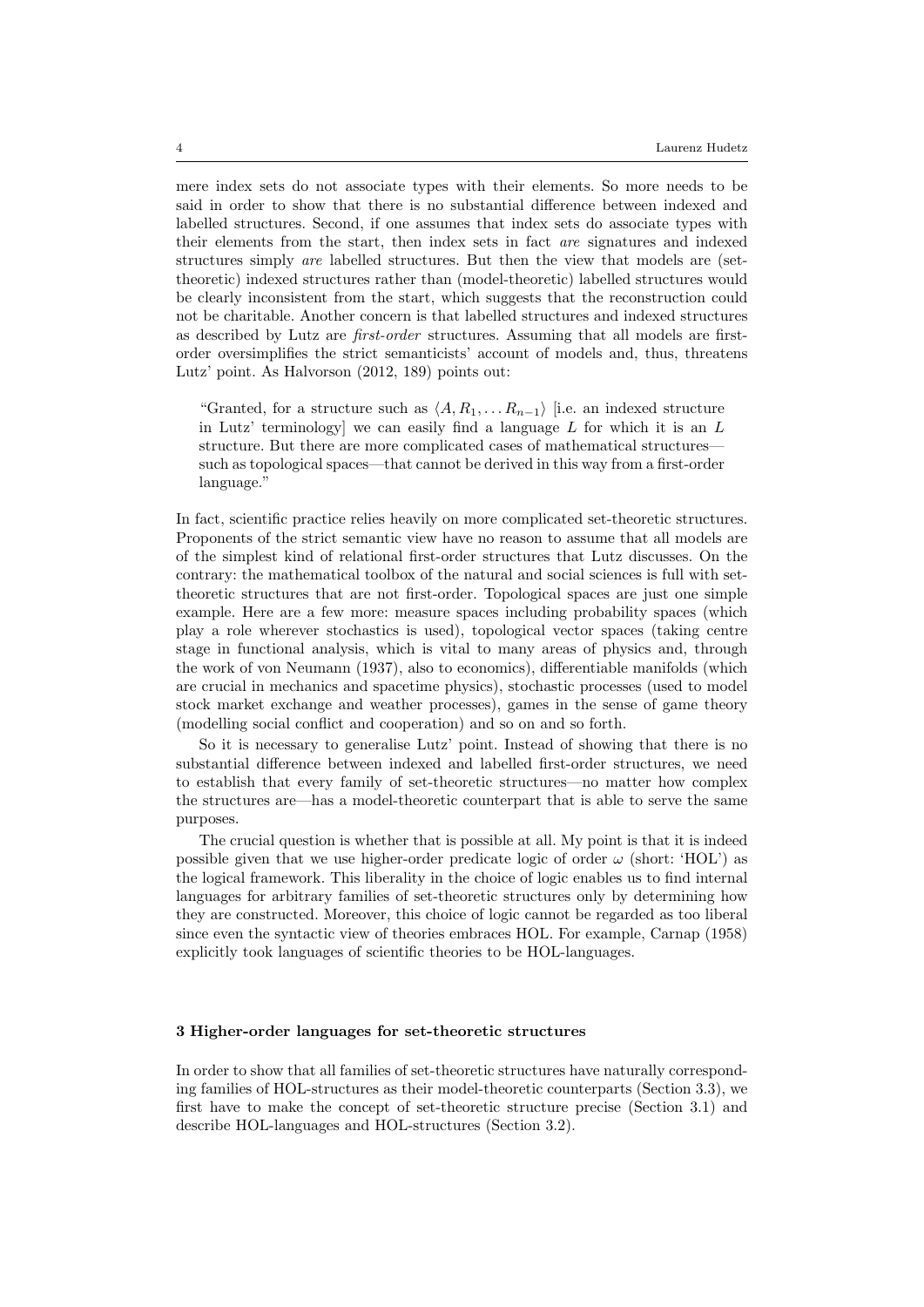#### 3.1 Set-theoretic structures

Following Suppes, many proponents of the semantic view have—either explicitly or implicitly—assumed that models are mathematical structures consisting of a collection of basic sets together with a collection of set-theoretic constructs over those basic sets. The definition below captures this notion of structure in its most general form.

#### **Definition 1**  $(\mathcal{B}, \mathcal{C})$  is a set-theoretic structure iff

- (1)  $\beta$  is a non-empty sequence of non-empty sets (called 'basic sets') and
- (2)  $\mathcal C$  is a countable ordinal-indexed sequence where every member is either an element of some basic set in  $\beta$  or a set-theoretic construct over the basic sets  $\beta$ .

There are no further constraints regarding basic sets. They may have abstract objects as members, but concrete entities are equally admissible. Set-theoretic constructs over basic sets are what can be obtained by (repeatedly) taking Cartesian products and power sets. Starting from basic sets, we can for instance easily obtain relations, functions, relations between relations, functions of functions (such as operators or functionals in the sense of functional analysis) and so on.

All or nearly all mathematical structures that are used as models in the sciences can be viewed as set-theoretic structures as defined above. This also includes state space structures in the sense of van Fraassen (1989). However, in order to rigorously show that the definition of 'set-theoretic structure' applies in a given case, the notion of set-theoretic construct needs to be made more precise. The most well-known way of doing this goes back to Bourbaki (1968, 259–260) and rests on their notion of echelon construction schemes. As Halvorson (2012, 189) points out, it has been explicitly adopted by various philosophers of science advocating the semantic view. For instance, Da Costa and French (2003), the Munich school of structuralists (Balzer et al, 1987) or Scheibe (1997, Chapter II) use Bourbaki's explication, which can be reconstructed as follows.

## Definition 2

- (a)  $(s_1, \ldots, s_n)$  is an echelon construction scheme for  $\kappa$  basic sets iff  $\kappa$  is an ordinal less than or equal to  $\omega$  and for every  $k \in \mathbb{N}$  with  $1 \leq k \leq n$ :  $s_k$  is a pair of natural numbers such that
	- (1) if  $\pi_1(s_k) = 0$  and  $\kappa < \omega$ , then  $1 \leq \pi_2(s_k) \leq \kappa$ .
	- (2) if  $\pi_2(s_k) = 0$ , then  $1 \leq \pi_1(s_k) \leq k 1$ .
	- (3) if  $\pi_1(s_k) \neq 0 \neq \pi_2(s_k)$ , then  $1 \leq \pi_1(s_k) \leq k-1$  and  $1 \leq \pi_2(s_k) \leq k-1$ . (Here,  $\pi_1$  and  $\pi_2$  are the canonical projections for ordered pairs.)
- (b)  $(E_1, \ldots, E_n)$  is the echelon construction over basic sets B given by construction scheme  $(s_1, \ldots, s_n)$  iff  $(s_1, \ldots, s_n)$  is an echelon construction scheme for  $|\mathcal{B}|$ basic sets and for all k with  $1 \leq k \leq n$ :
	- (1) if  $\pi_1(s_k) = 0$ , then  $E_k = \mathcal{B}_{\pi_2(s_k)}$ , where  $\mathcal{B}_{\pi_2(s_k)}$  is the  $\pi_2(s_k)$ -th basic set.
	- (2) if  $\pi_2(s_k) = 0$ , then  $E_k = \mathcal{P}(E_{\pi_1(s_k)})$ .
	- (3) if  $\pi_1(s_k) \neq 0 \neq \pi_2(s_k)$ , then  $E_k = E_{\pi_1(s_k)} \times E_{\pi_2(s_k)}$ .
- (c) C is a set-theoretic construct over basic sets  $\overline{\mathcal{B}}$  iff C is a subset of the last component of an echelon construction over basic sets  $\beta$  given by some echelon construction scheme.

Let us take a simple example to see how these definitions work. We show that every topological group  $(X, \ast, \mathcal{T})$  is a set-theoretic structure with a sequence of basic sets having only one member  $(X)$  and a two-element sequence  $(*, \mathcal{T})$  of set-theoretic constructs over X. To see that the group operation  $*$  and the topology  $\mathcal T$  are set-theoretic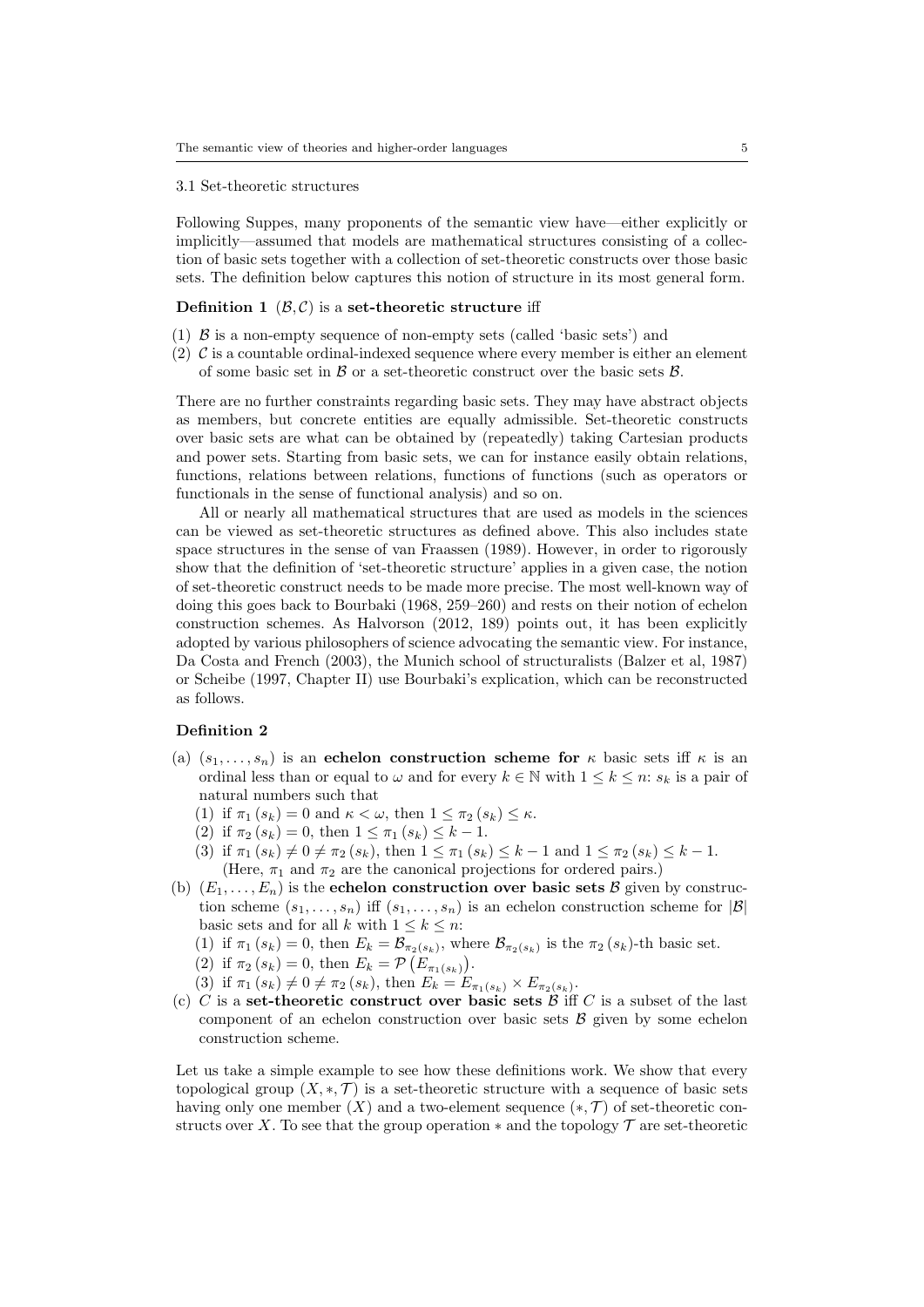constructs over  $X$ , use the definitions above and note that the following statements hold.

- (1)  $S_1 = ((0,1), (1,1), (2,1))$  and  $S_2 = ((0,1), (1,0))$  are echelon construction schemes for one basic set.
- (2)  $(X, X \times X, (X \times X) \times X)$  and  $(X, \mathcal{P}(X))$  are the echelon constructions over X given by the construction schemes  $S_1$  and  $S_2$ , respectively.
- (3)  $* \subseteq (X \times X) \times X$  and  $\mathcal{T} \subseteq \mathcal{P}(X)$ .

Similarly, one can show that measure spaces, topological vector spaces, differentiable manifolds, stochastic processes, all kinds of dynamical systems or games in the sense of game theory are set-theoretic structures using Bourbaki's definitions.<sup>4</sup>

Set-theoretic structures come in different kinds. The models of a theory are usually of one kind in the sense that they are set-theoretically constructed in the same way. Definition 3 below explicates what kinds of set-theoretic structures are and what it means that different set-theoretic structures are of the same kind. But first we need two auxiliary definitions. Since different echelon construction schemes can lead to the same construction result, it is useful to define an equivalence relation for echelon construction schemes:  $S \equiv S'$  iff S and S' are both echelon construction schemes for  $\kappa$ basic sets and, given a sequence of  $\kappa$  basic sets  $\mathcal{B}$ , the final component of the echelon construction over  $\beta$  given by S is identical to the final component of the echelon construction over  $\mathcal B$  given by S'. Moreover, let us use the notation 'index  $(\mathcal X)$ ' for the ordinal which serves as the index set of a given ordinal-indexed sequence  $\mathcal{X}$ .

## Definition 3

- (a)  $\hat{\mathcal{R}}$  is a kind of set-theoretic structures iff  $\hat{\mathcal{R}}$  consists of
	- (1) an ordinal  $\kappa$  such that  $1 \leq \kappa \leq \omega$  together with
	- (2) a countable ordinal-indexed sequence  $\mathfrak{S}$  such that for every  $\alpha \in index(\mathfrak{S}),$  $\mathfrak{S}_{\alpha}$  is either an equivalence class of echelon construction schemes for  $\kappa$  basic sets or a natural number less than or equal to  $\kappa$ .
- (b) A set-theoretic structure  $(\mathcal{B}, \mathcal{C})$  is of kind  $\mathfrak{K} = (\kappa, \mathfrak{S})$  iff the sequence  $\mathcal{B}$  is of length  $\kappa$  and  $index (\mathcal{C}) = index (\mathfrak{S})$  and for every  $\alpha \in index (\mathfrak{S})$ :
	- (1) if  $\mathfrak{S}_{\alpha}$  is a natural number, then  $\mathcal{C}_{\alpha}$  is an element of the basic set  $\mathcal{B}_{\mathfrak{S}_{\alpha}}$ .
	- (2) if  $\mathfrak{S}_{\alpha}$  is an equivalence class of echelon construction schemes, then  $\mathcal{C}_{\alpha}$  is a set-theoretic construct over B given by the construction schemes in  $\mathfrak{S}_{\alpha}$ .
- (c) C is a class of set-theoretic structures of the same kind (shorter: family of set-theoretic structures) iff C is a class of set-theoretic structures and there is exactly one kind of set-theoretic structures,  $\mathfrak{K}$ , such that every set-theoretic structure in  $C$  is of kind  $\mathfrak{K}^5$

So much for set-theoretic structures. The next section introduces the syntax of higherorder logic as well as higher-order structures.

<sup>4</sup> However, in practice one never checks whether Bourbaki's definitions are satisfied when specifying set-theoretic structures. The definitions of 'echelon construction scheme' and 'echelon construction' are awkward to use and there is no reward in unpacking them each time. Once one knows how they work, it is clear when and that they apply. Their point is not that we need them in practice but rather to provide—for theoretical purposes—a mathematically rigorous account of the formal architecture all kinds of set-theoretic structures that we find in practice share.

<sup>5</sup> Being of the same kind rules out ambiguous cases where the kind of set-theoretic structures is not uniquely determined by their set-theoretic construction. For example, the singleton containing only the structure  $(\mathbb{R}, \emptyset)$  is ambiguous in this respect. But as soon as we add another structure with a non-empty construct to this class, its kind of structures becomes uniquely determined.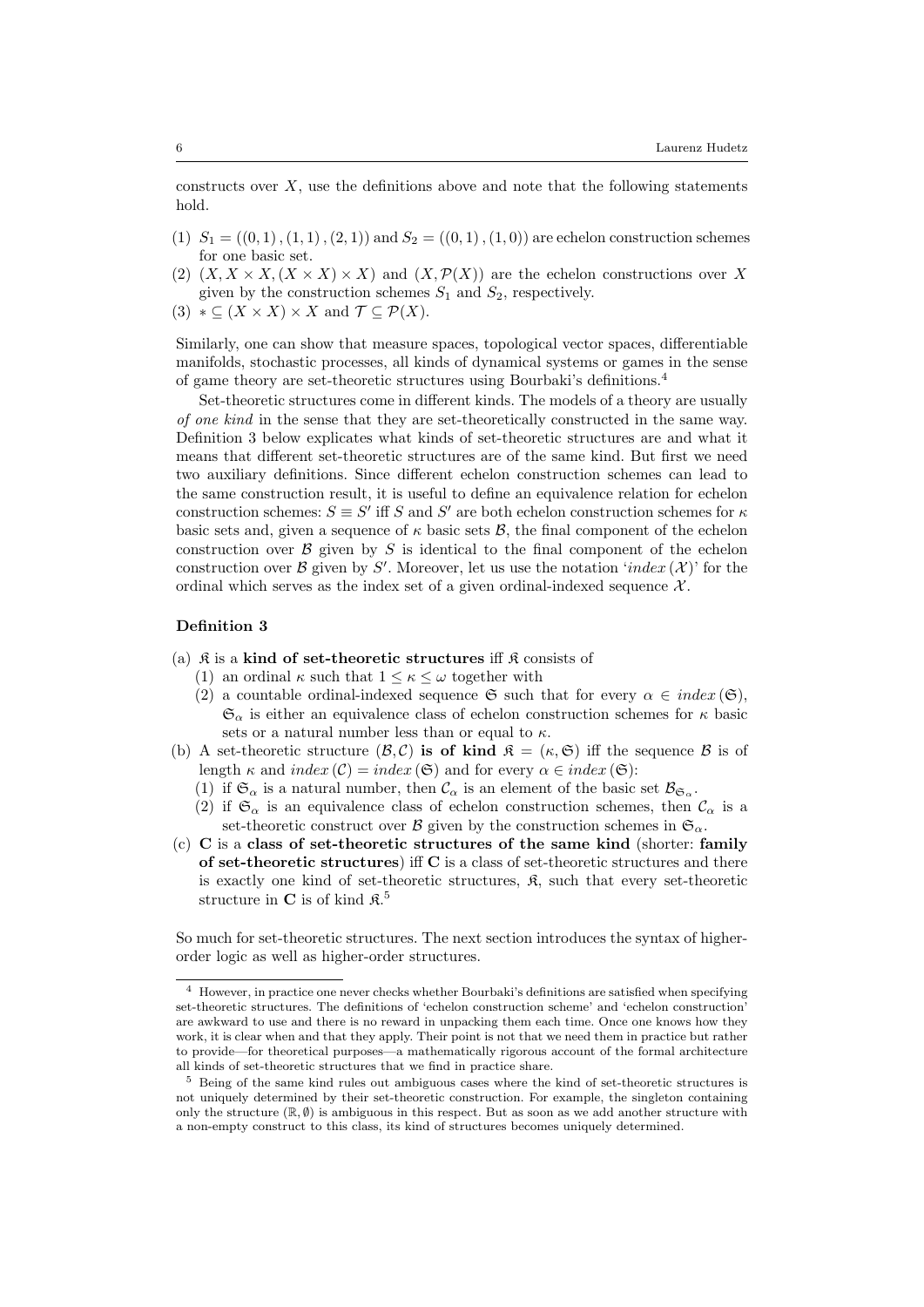3.2 Structures of higher-order logic

There are many ways to specify a syntax for higher-order logic. Probably the most prominent syntax is that of Church's simple type theory, which is based on function symbols only and allows to quantify over propositions. However, for our purposes it is more convenient to use a syntax that is closer to first-order predicate logic (cf. Orey, 1959). Our higher-order languages have predicate variables and predicate constants of all orders as well as the usual logical and auxiliary symbols. In contrast, first-order languages have only predicate constants of order 1 and no predicate variables.

We have to assign types (arities) to predicate constants and variables. We use the type constructors  $\otimes$  and  $\varphi$  to generate types from basic types in the following way (cf. Lambek and Scott, 1986; Awodey, 1997; Johnstone, 2002).

**Definition 4** The full type hierarchy types  $(B)$  over a non-empty set B of basic type symbols is defined as follows:

- (1) Every basic type symbol of B is in  $types(B)$ .
- (2) If  $\tau_1, \tau_2$  are in types (B), then  $\tau_1 \otimes \tau_2$  is in types (B). ('product types')
- (3) If  $\tau$  is in types (B), then  $\varphi(\tau)$  is in types (B). ('power types')

For brevity's sake, I will also say 'type' instead of 'type symbol'. Basic types and power types are called 'simple types'. HOL-signatures (vocabularies) can be defined as follows.

### Definition 5 A HOL-signature  $\Sigma$  consists of

- (1) a set of basic type symbols,
- (2) a set of constant symbols and
- (3) a mapping associating with each constant a simple type over the basic types.

Constant symbols of basic types are called 'individual constants' and constant symbols of power types are called 'predicate constants'. Given a HOL-signature  $\Sigma$ , formulas and sentences of  $\Sigma$  are defined as usual (Awodey, 1997; Johnstone, 2002). The resulting higher-order language over  $\Sigma$  is denoted by ' $L_{\omega}(\Sigma)$ '.

In the next step, we introduce HOL-structures, i.e. interpretations of HOL-signatures. For our purposes it suffices to consider only standard HOL-structures as opposed to general structures (cf. Henkin, 1950). This allows to slightly simplify the usual definition, which Orey (1959, 73–74) spells out in detail.

#### **Definition 6** Let  $\Sigma$  be a HOL-signature.

- (a)  $\beta$  is a collection of basic sets for  $\Sigma$  iff  $\beta$  assigns non-empty sets to the basic types of  $\Sigma$ .
- (b) Given a collection  $\mathcal B$  of basic sets for  $\Sigma$ , the expansion  $\mathcal B^+$  of  $\mathcal B$  to the full type hierarchy over the basic types of  $\Sigma$  is defined as follows:
	- (1)  $\mathcal{B}^+(\beta) = \mathcal{B}(\beta)$  if  $\beta$  is a basic type of  $\Sigma$ .
	- (2)  $\mathcal{B}^+(\tau_1 \otimes \tau_2) = \mathcal{B}^+(\tau_1) \times \mathcal{B}^+(\tau_2)$  if  $\tau_1, \tau_2$  are types of  $\Sigma$ .
	- (3)  $\mathcal{B}^+(\wp(\tau)) = \mathcal{P}(\mathcal{B}^+(\tau))$  if  $\tau$  is a type of  $\Sigma$ .
- (c)  $(\mathcal{B}, \mathcal{C})$  is a *Σ*-structure iff
	- (1)  $\beta$  is a collection of basic sets for  $\Sigma$  and
	- (2) C maps every  $\Sigma$ -constant c of type  $\tau$  to an element of  $\mathcal{B}^+(\tau)$ .

Satisfaction of a formula  $\varphi$  of  $L_{\omega}(\Sigma)$  in a  $\Sigma$ -structure A by a sequence of objects  $\overline{a}$ (short:  $A \models \varphi[\overline{a}]$ ) and truth  $(A \models \varphi)$  can be defined as usual.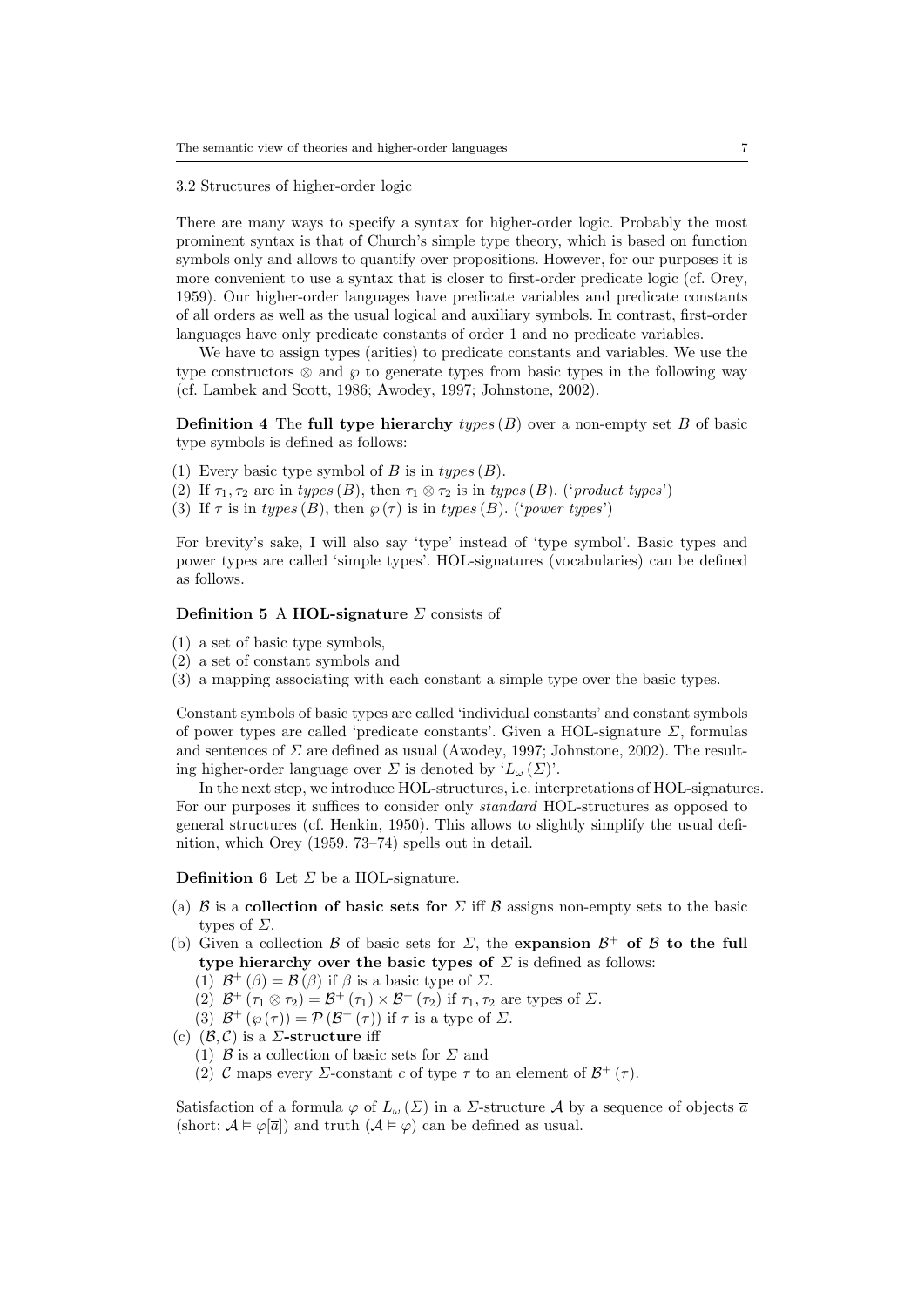Example. One can view topological spaces as HOL-structures. First, one needs a suitable HOL-signature  $\Sigma_{\text{TOP}}$  consisting of a basic type symbol  $\sigma$  and a constant symbol T of type  $\wp(\sigma)$ , standing for the point set and the topology on it, respectively. A  $\Sigma_{\text{TOP}}$ -structure assigns some set X to  $\sigma$  and some set of subsets of X to T. Then one can characterise various kinds of topological spaces qua  $\Sigma_{\text{TOP}}$ -structures by means of the sentences they satisfy. For instance, Hausdorff spaces are those  $\Sigma_{\text{TOP}}$ -structures that satisfy ( $\models$ ) the following sentences of  $L_{\omega}$  ( $\Sigma_{\text{TOP}}$ ):

$$
\emptyset \in T \land \sigma \in T
$$

$$
\forall_{A,B \in \wp(\sigma)} A \cap B \in T
$$

$$
\forall_{F \in \wp(T)} \bigcup F \in T
$$

$$
\forall_{x,y \in \sigma} (x \neq y \to \exists_{A,B \in T} (x \in A \land y \in B \land A \cap B = \emptyset))
$$

The names of these formulas are written using metalinguistic abbreviation conventions for HOL-formulas (cf. Awodey, 1997, 4).

#### 3.3 Model-theoretic counterparts of set-theoretic structures

This section is devoted to showing that, given a family of set-theoretic structures of the same kind, there is a suitable higher-order signature that fits these structures. This allows us to transform set-theoretic structures into corresponding HOL-structures.

Suppose C is a family of set-theoretic structures. Then there is exactly one kind of set-theoretic structures  $\mathfrak{K} = (\kappa, \mathfrak{S})$  such that every structure in C is of kind  $\mathfrak{K}$ . With this at hand, we define a signature. We use natural numbers as basic types  $BT_{\mathbf{C}} := \{\beta_i : i \in \mathbb{N} \& i \leq \kappa\}$  with  $\beta_i := i$ . Let  $\alpha \in index(\mathfrak{S})$ . If  $\mathfrak{S}_{\alpha}$  is an equivalence class of echelon construction schemes in  $\mathfrak{S}$ , we specify for every echelon construction scheme  $(s_1, \ldots, s_n)$  in  $\mathfrak{S}_{\alpha}$  a sequence  $aux(s_1, \ldots, s_n) := (\tau_1, \ldots, \tau_n)$  of types from the full type hierarchy types ( $B_{\mathbf{C}}$ ) such that for all k with  $1 \leq k \leq n$ :

(1) if  $\pi_1(s_k) = 0$ , then  $\tau_k$  is the basic type  $\beta_{\pi_2(s_k)}$ .

(2) if  $\pi_2(s_k) = 0$ , then  $\tau_k$  is the power type  $\wp(\tau_{\pi_1(s_k)})$ .

(3) if  $\pi_1(s_k) \neq 0 \neq \pi_2(s_k)$ , then  $\tau_k$  is the product type  $\tau_{\pi_1(s_k)} \otimes \tau_{\pi_2(s_k)}$ .

The power type of the last member of  $aux(s_1,...,s_n)$ , i.e.  $\varphi(\tau_n)$ , is called 'the type corresponding to the echelon construction scheme  $(s_1, \ldots, s_n)$ . Within one equivalence class, all echelon construction schemes have the same corresponding type. This justifies to speak of 'the type corresponding to the equivalence class  $\mathfrak{S}_{\alpha}$ '. Using these preliminaries, we can define the HOL-signature corresponding to a given kind of settheoretic structures.

**Definition 7** Let **C** be a family of set-theoretic structures and let  $\mathcal{R} = (\kappa, \mathfrak{S})$  be its kind. We define the canonical HOL-signature  $\Sigma_{\rm C}$  associated with C as follows:

- (1) The basic types of  $\Sigma_{\rm C}$  are given by  $BT_{\rm C}$ .
- (2) The constant symbols of  $\Sigma_{\mathbf{C}}$  are given by  $CS_{\mathbf{C}} := \{c_{\alpha} : \alpha \in index(\mathfrak{S})\},\$ where  $c_{\alpha} := (\alpha, \mathfrak{S}_{\alpha}).$
- (3) The constants of  $\Sigma_{\mathbf{C}}$  are mapped to types as follows. For every  $\alpha \in index(\mathfrak{S})$ : if  $\mathfrak{S}_{\alpha}$  is a natural number, then  $c_{\alpha}$  is of type  $\beta_{\mathfrak{S}_{\alpha}}$ ; if  $\mathfrak{S}_{\alpha}$  is an equivalence class of echelon construction schemes, then  $c_{\alpha}$  is of the type corresponding to the equivalence class  $\mathfrak{S}_{\alpha}$ .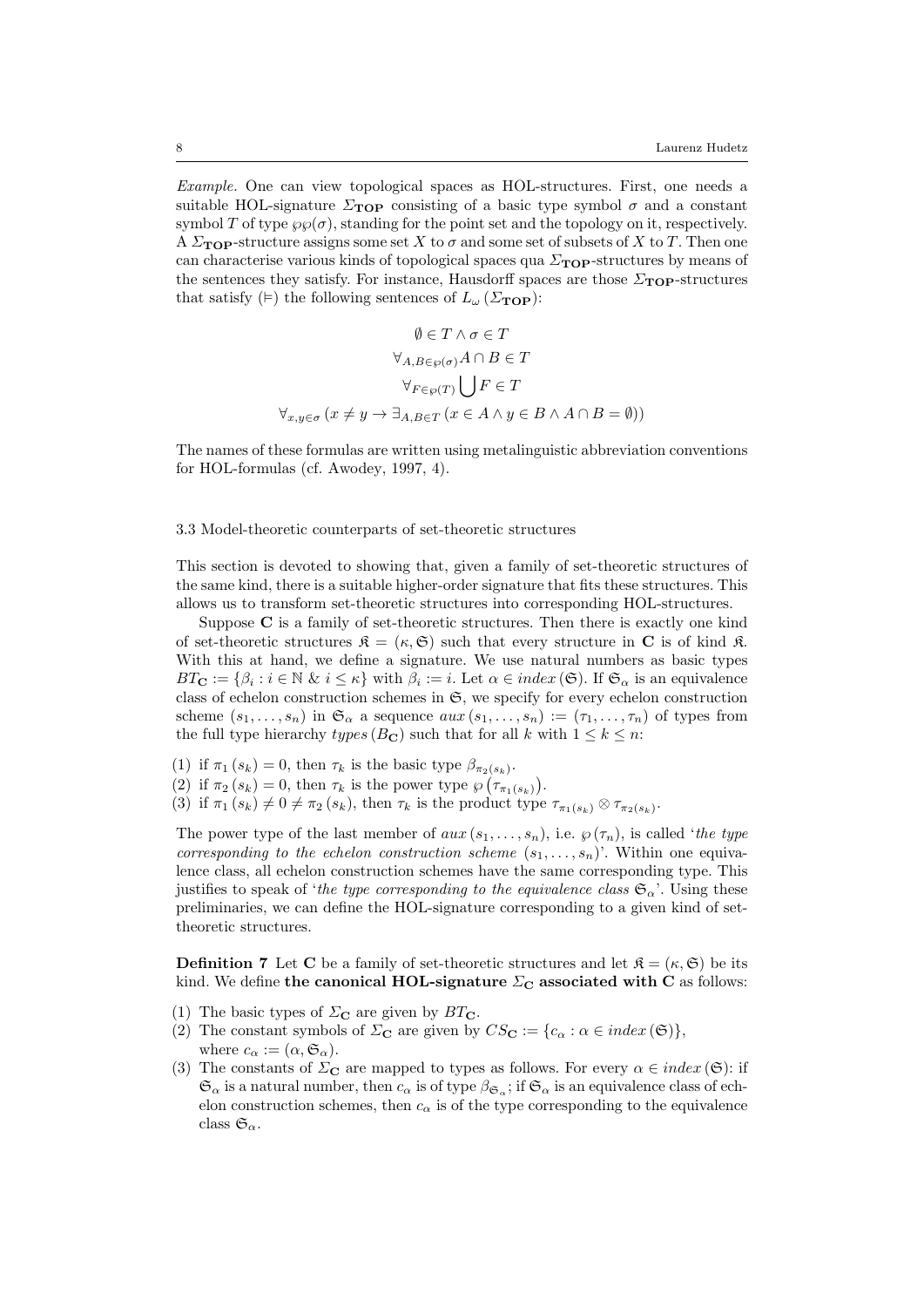Note that the signature  $\Sigma_{\mathbf{C}}$  depends only on the kind  $\mathfrak{K}$  of **C**. So distinct classes **C**  $\neq$  $C'$  of set-theoretic structures of the same kind may have the same canonical signature  $\Sigma_{\mathbf{C}} = \Sigma_{\mathbf{C'}}$ . For example, different classes of topological spaces (e.g.  $T_0, \ldots, T_6$ ) all have the same canonical signature. The higher-order language  $L_{\omega}(\Sigma_{\mathbf{C}})$  over the signature  $\Sigma_{\rm C}$  can be viewed as the internal language of the set-theoretic structures in the family C.

Now we know how to construct a HOL-signature for a given family of set-theoretic structures. This raises the question how unique this signature is. More precisely, the question is whether there could be other HOL-signatures that fit the same class of set-theoretic structures but are inequivalent to the canonical signature. In order to answer that question we have to clarify what the relevant notion of equivalence between signatures is and what it means that a signature fits a family of set-theoretic structures.

Two signatures are equivalent for all purposes just in case there is a signature isomorphism between them. Signature isomorphisms capture the idea of changing symbols while leaving everything else the same.

## Definition 8 A HOL-signature isomorphism  $h: \Sigma \to \Sigma'$  consists of

- (1) a bijection  $h_{twp}$  from the basic type symbols of  $\Sigma$  to those of  $\Sigma'$  and
- (2) a bijection  $h_{con}$  from the constant symbols of  $\Sigma$  to those of  $\Sigma'$  such that for all constant symbols c of  $\Sigma$ , c is of type  $\tau$  in  $\Sigma$  iff  $h_{con}(c)$  is of type  $h_{typ}^+(\tau)$  in  $\Sigma'$ (where  $h_{typ}^+$  is the extension of  $h_{typ}$  to the full type hierarchy commuting with the type constructors  $\wp$  and  $\otimes$ ).

The idea of signature morphisms is taken from and plays a central role in institution theory, which is a very general theory of systems consisting of syntax, models and a satisfaction relation (cf. Goguen and Burstall, 1992; Diaconescu, 2008). Institution theory generalises several concepts and results from first-order model theory.

A signature  $\Sigma$  fits a family of set-theoretic structures if it bears a suitable relationship to the kind  $\mathfrak K$  of these structures. The idea is that it or an equivalent signature could arise canonically from  $\mathfrak K$ . In order to make this more precise, we exploit the fact that the canonical signature  $\Sigma_{\mathbf{C}}$  of a family **C** of set-theoretic structures faithfully encodes the kind  $\mathfrak K$  of these structures.

**Definition 9** A HOL-signature  $\Sigma$  fits a family C of set-theoretic structures iff  $\Sigma$  is isomorphic to the canonical signature  $\Sigma_{\mathbf{C}}$  associated with **C**.

This definition has immediate consequences regarding existence and uniqueness of HOL-signatures fitting a given class of set-theoretic structures.

## Lemma 1

- (a) If C is a family of set-theoretic structures, then its canonical signature  $\Sigma_{\rm C}$  fits C.
- (b) If two HOL-signatures  $\Sigma$ ,  $\Sigma'$  both fit the same family of set-theoretic structures, then  $\Sigma$  is isomorphic to  $\Sigma'$ .

So given a class C of set-theoretic structures of the same kind, the canonical signature  $\Sigma_{\mathbf{C}}$  is up to signature isomorphism the only signature that fits **C**.

There is a sense in which a model-theoretic structure can be virtually the same as a set-theoretic structure in the sense that it is able to serve the purposes. The example in the introduction illustrates this: an affine plane  $(P, L, I)$  is virtually the same as the interpretation of the first-order signature  $\{\sigma_p, \sigma_l, \epsilon\}$  of affine geometry that maps  $\sigma_p$  to P,  $\sigma_l$  to L and  $\epsilon$  to I. The only difference is that, when an affine plane is viewed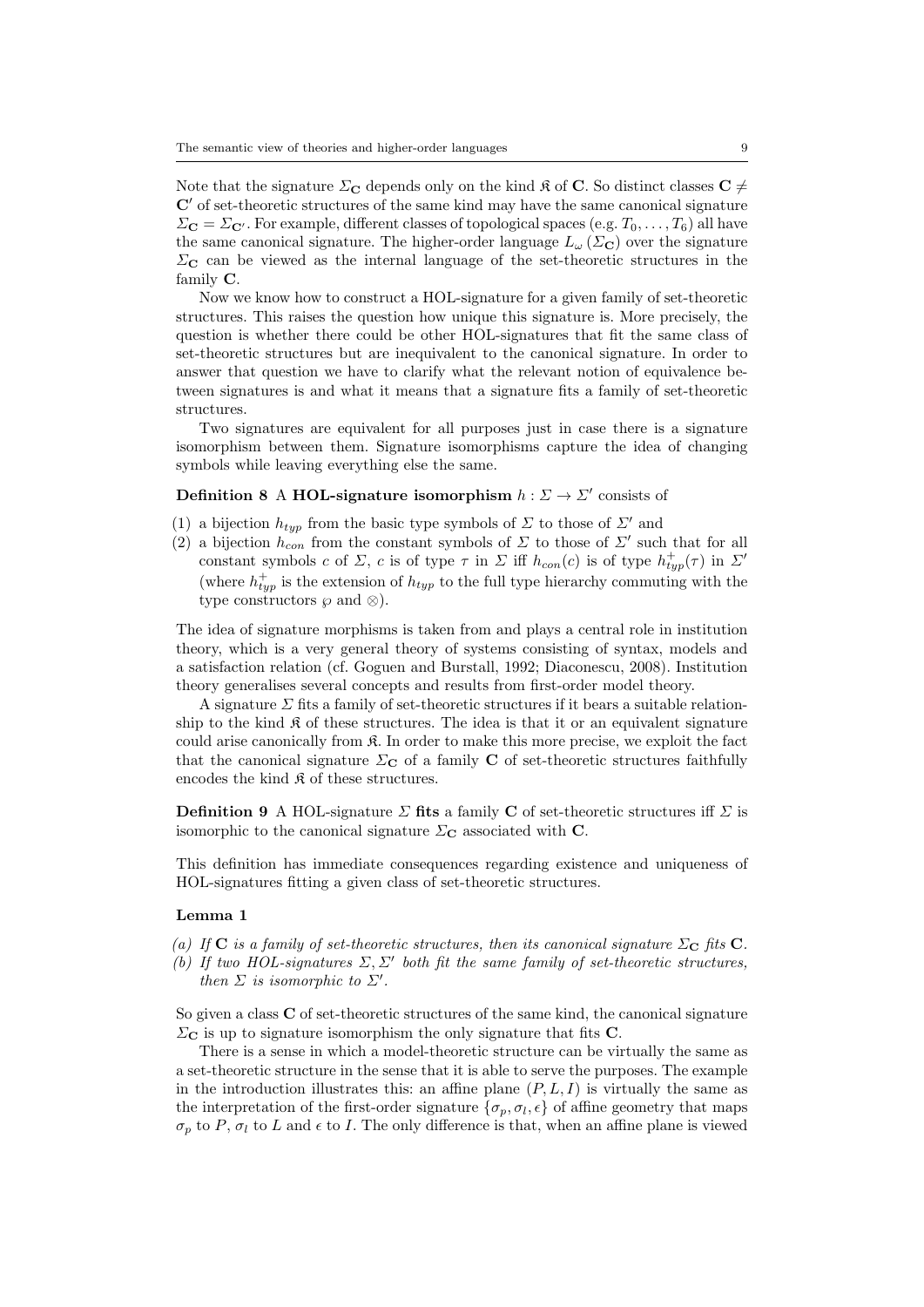as a set-theoretic structure, its components are ordered in a sequence, whereas they are named by symbols when viewed as a model-theoretic structure. In such cases of virtual sameness between a HOL-structure and a set-theoretic structure, it is apt to say that the former is a model-theoretic counterpart of the latter or that the former interprets its signature over the latter. The next definition makes this concept precise.

**Definition 10** Suppose C is a family of set-theoretic structures and  $\Sigma$  is a HOLsignature that fits C with signature isomorphism  $h : \Sigma \to \Sigma_{\mathbb{C}}$ . Moreover, suppose that  $\mathcal{A} = (\mathcal{B}, \mathcal{C})$  is in **C** and that  $\tilde{\mathcal{A}} = (\tilde{\mathcal{B}}, \tilde{\mathcal{C}})$  is a *Z*-structure. Then we say that  $\tilde{\mathcal{A}}$  is a  $\Sigma$ -counterpart of  $\mathcal A$  w.r.t. h iff

- (a) for every basic type  $\beta$  of  $\Sigma$ ,  $\tilde{\beta}$  assigns the basic set  $\mathcal{B}_{h(\beta)}$  to  $\beta$ ;
- (b) for every constant c of  $\Sigma, \tilde{\mathcal{C}}$  assigns the set-theoretic construct  $\mathcal{C}_{\alpha}$  to c, where  $\alpha$  is the first component of the pair  $h(c)$ .

It follows that  $\Sigma$ -counterparts exist and are uniquely determined. More precisely:

**Lemma 2** Suppose C is a family of set-theoretic structures and  $\Sigma$  is a HOL-signature that fits **C** with signature isomorphism  $h : \Sigma \to \Sigma_{\mathbf{C}}$ . If A is in **C**, then there is exactly one  $\Sigma$ -structure  $\tilde{\mathcal{A}}$  that is a  $\Sigma$ -counterpart of  $\mathcal{A}$  w.r.t. h.

The next definition explains what it means that a class of HOL-structures is a modeltheoretic counterpart of a class of set-theoretic structures.

**Definition 11** Suppose C is a family of set-theoretic structures and  $\Sigma$  is a HOLsignature that fits **C** with signature isomorphism  $h : \Sigma \to \Sigma_{\mathbb{C}}$ . Let **C** be a class of Σ-structures. We say that  $\tilde{\mathbf{C}}$  is a  $\Sigma$ -counterpart of C w.r.t. h iff there is a unique bijection F from C to  $\tilde{C}$  such that for all  $A \in C$ ,  $F(A)$  is a  $\Sigma$ -counterpart of A w.r.t. h.

With these definitions and lemmata at hand, we can prove the main result of this section. Loosely speaking, it says that given a family of models in the sense of the strict semantic view, we can transform it into a family of models in the sense of the liberal semantic view that is able to serve the same purposes.

**Proposition.** For every family  $C$  of set-theoretic structures, there is up to signature isomorphism exactly one HOL-signature  $\Sigma$  fitting C and exactly one class of  $\Sigma$ -structures  $\tilde{\mathbf{C}}$  such that  $\tilde{\mathbf{C}}$  is a  $\Sigma$ -counterpart of  $\mathbf{C}$  (w.r.t. a given signature isomorphism).

Proof Let C be a family of set-theoretic structures. We know from Lemma 1 that there is up to signature isomorphism exactly one signature  $\Sigma$  that fits C. Let  $\Sigma$  be a signature that fits **C** with signature isomorphism  $h : \Sigma \to \Sigma_{\mathbf{C}}$ . Then by Lemma 2, every  $A \in \mathbb{C}$  has exactly one  $\Sigma$ -counterpart w.r.t. h. Let  $(\cdot)^{\Sigma,h}$  be the function that maps every  $A \in \mathbb{C}$  to its  $\Sigma$ -counterpart  $\mathcal{A}^{\Sigma,h}$  w.r.t. h. Let  $\tilde{\mathbb{C}}$  be the image of  $(\cdot)^{\Sigma,h}$ . Then  $(\cdot)^{\Sigma,h} : \mathbf{C} \to \tilde{\mathbf{C}}$  is surjective by definition.

Furthermore,  $(\cdot)^{\Sigma,h} : \mathbf{C} \to \tilde{\mathbf{C}}$  is injective. Let  $\mathcal{A} = (\mathcal{B}, \mathcal{C})$  and  $\mathcal{A}' = (\mathcal{B}', \mathcal{C}')$  be in **C** and suppose  $\mathcal{A}^{\Sigma,h} = (\mathcal{A}')^{\Sigma,h}$ . This together with Definition 10 yields: (1) For every basic type  $\beta$  of  $\Sigma$ ,  $\mathcal{B}_{h(\beta)} = \mathcal{B}^{\Sigma,h}(\beta) = (\mathcal{B}')^{\Sigma,h}(\beta) = \mathcal{B}'_{h(\beta)}$ . (2) For every constant c of  $\Sigma, \mathcal{C}_{\alpha} = C^{\Sigma, h}(c) = (C')^{\Sigma, h}(c) = C'_{\alpha}$ , where  $\alpha$  is the first component of the pair  $h(c)$ . Let  $\mathfrak{K} = (\kappa, \mathfrak{S})$  be the kind of **C**. Then h being a signature isomorphism together with the above equations implies: (3) For  $i \in \mathbb{N}$  with  $i \leq \kappa$ ,  $\mathcal{B}_i = \mathcal{B}^{\Sigma,h}(h^{-1}(i)) =$  $(\mathcal{B}')^{\Sigma,h}_{-}(h^{-1}(i)) = \mathcal{B}'_i$ . (4) For every  $\alpha \in index(\mathfrak{S}), \mathcal{C}_\alpha = \mathcal{C}^{\Sigma,h}(h^{-1}((\alpha,\mathfrak{S}_\alpha)))$  $(\mathcal{C}')^{\Sigma,h}(h^{-1}((\alpha,\mathfrak{S}_{\alpha})))=\mathcal{C}'_{\alpha}$ . Hence,  $\mathcal{A}=\mathcal{A}'$ .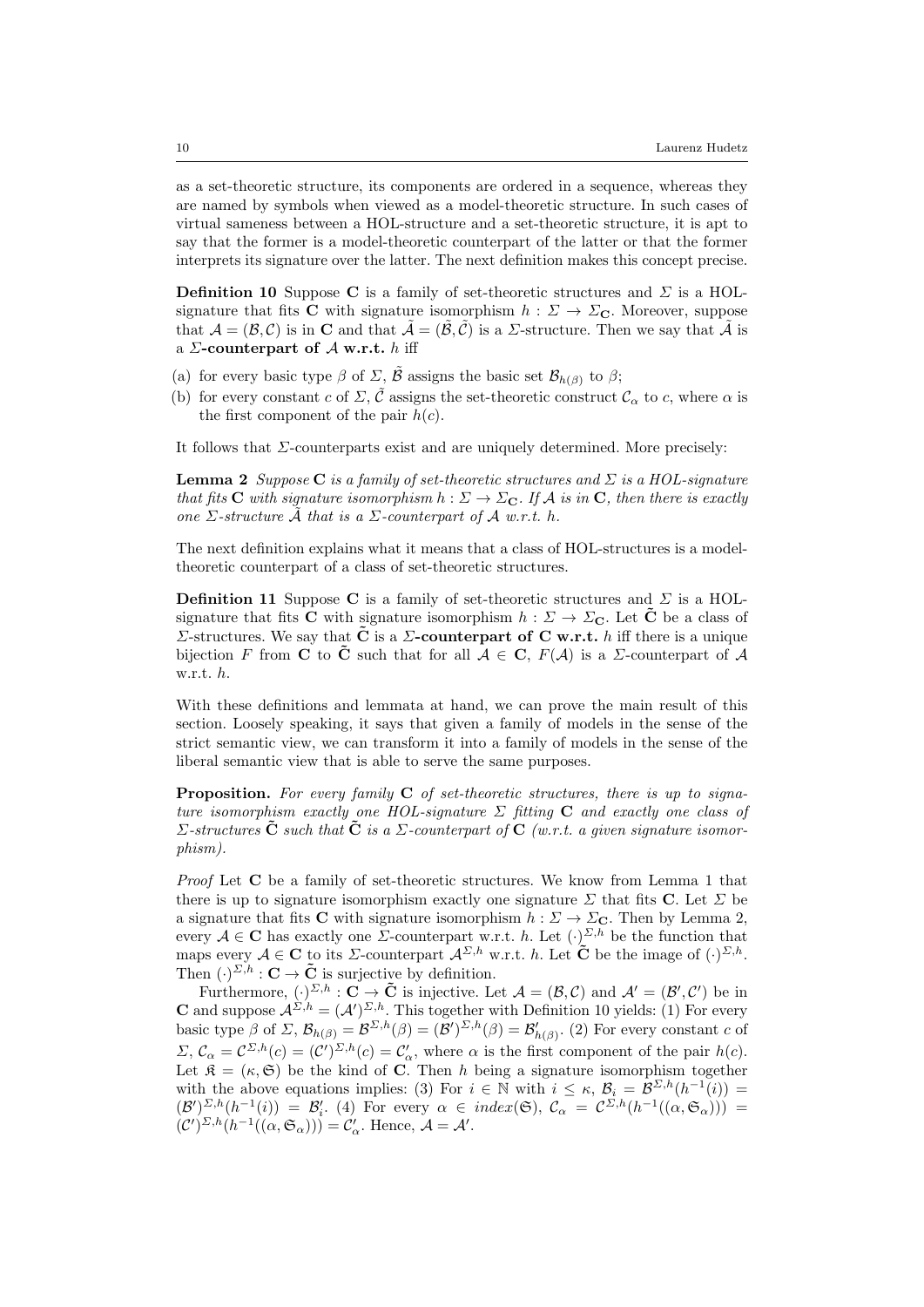Thus,  $(\cdot)^{\Sigma,h}: \mathbf{C} \to \tilde{\mathbf{C}}$  is a bijection that maps every  $\mathcal{A} \in \mathbf{C}$  to its  $\Sigma$ -counterpart w.r.t. h. Moreover, every bijection that does this coincides with  $(\cdot)^{\Sigma,h}$ . So by Definition 11,  $\tilde{C}$  is a  $\Sigma$ -counterpart of C w.r.t. h. It follows from Lemma 2 that  $\tilde{C}$  is the only  $\Sigma$ -counterpart of **C** w.r.t. h.

In essence, this proposition gives us a function  $C \rightarrow C^{\Sigma,h}$  that maps any given family of set-theoretic structures C to its unique  $\Sigma$ -counterpart  $C^{\Sigma,h}$  w.r.t. h. Note that the counterpart mapping has two parameters:  $\Sigma$  and h. So one family of settheoretic structures has model-theoretic counterparts in various isomorphic signatures. Of course, all of these counterparts are indistinguishable apart from the choice of symbols in their signatures. Yet, it is sometimes useful to have a canonical counterpart at hand. For a set-theoretic structure  $A \in \mathbb{C}$ , its canonical counterpart is defined as the  $\Sigma_{\mathbf{C}}$ -counterpart of A w.r.t. the identity-isomorphism on  $\Sigma_{\mathbf{C}}$ . We denote the canonical counterpart of  $A \in \mathbb{C}$  by ' $A^{\Sigma_{\mathbf{C}}'}$ . The canonical counterpart of the family  $\mathbb{C}$ itself is given by  $\mathbf{C}^{\Sigma_{\mathbf{C}}} = \{ \mathcal{A}^{\Sigma_{\mathbf{C}}} : \mathcal{A} \in \mathbf{C} \}.$ 

Example. We consider the class H of Hausdorff spaces qua set-theoretic structures in order to illustrate how the described method works. Proponents of the strict semantic view could specify this family of set-theoretic structures as follows:  $(X, \mathcal{T})$  is a member of **H** iff X is a non-empty set and  $\mathcal{T} \subseteq \mathcal{P}(X)$  such that  $\emptyset$  and X are in  $\mathcal{T}, \mathcal{T}$  is closed under binary intersections,  $\mathcal T$  is closed under arbitrary unions and  $(X, \mathcal T)$  has the Hausdorff-property. (For brevity, I denote sequences with just one member by the name of the member itself if there is no danger of confusion.) As we already know from the example at the end of Section 3.2,  $\mathcal T$  is a set-theoretic construct over X given by the echelon construction scheme  $S := ((0,1), (1,0))$ . So every topological space  $(X, \mathcal{T})$  is a structure of kind  $top := (1, [S]_{=})$ . Now we construct the canonical HOL-signature for H using the method described above.

- (1) First, note that there is only one basic type in  $BT_{H}$ , namely 1.
- (2) The type in types  $(BT_H)$  that corresponds to the equivalence class  $[S]$ <sub>=</sub> is  $\wp(\wp(1))$ .
- (3) The canonical signature  $\Sigma_{\mathbf{H}}$  consists of the basic type 1 and the predicate constant  $(1, [S]_{=})$  of type  $\wp(\wp(1))$ . This is up to signature isomorphism the only signature that fits H. It is convenient to introduce simpler metalinguistic names for the symbols of  $\Sigma_{\mathbf{H}}$ . Let ' $\sigma$ ' denote the type symbol 1 and let 'T' denote the constant symbol  $(1, [S]_{=}).$
- (4)  $L_{\omega}$  ( $\Sigma_{\text{H}}$ ) is the internal higher-order language of Hausdorff spaces.

For any Hausdorff space qua set-theoretic structure,  $(X, \mathcal{T})$ , its canonical counterpart  $(X,\mathcal{T})^{\Sigma_{\mathbf{H}}}$  assigns the set X to the basic type symbol  $\sigma$  and the set of sets T to the constant symbol T. Of course, the canonical counterpart of a Hausdorff space qua set-theoretic structure should turn out to be a Hausdorff spaces qua  $\Sigma_{\mathbf{H}}$ -structures, meaning that it should satisfy the characteristic  $L_{\omega}(\Sigma_{\mathbf{H}})$ -axioms listed in the example at the end of Section 3.2. One can show that this is indeed the case.

# Corollary

- (a)  $(X, \mathcal{T})$  is a Hausdorff space qua set-theoretic structure iff its canonical counterpart  $(X, \mathcal{T})^{\Sigma_{\mathbf{H}}}$  is a Hausdorff space qua  $\Sigma_{\mathbf{H}}$ -structures.
- (b) The canonical counterpart  $\mathbf{H}^{\Sigma_{\mathbf{H}}}$  of  $\mathbf{H}$  coincides with the class  $\mathbf{H}_{\text{hol}}$  of Hausdorff spaces qua  $\Sigma_{\mathbf{H}}$ -structures.

Granted, this is just a toy example. Nonetheless, it shows how Halvorson's (2012, 189) worry that "there are more complicated cases of mathematical structures—such as topological spaces—that cannot be derived in this way from a first-order language"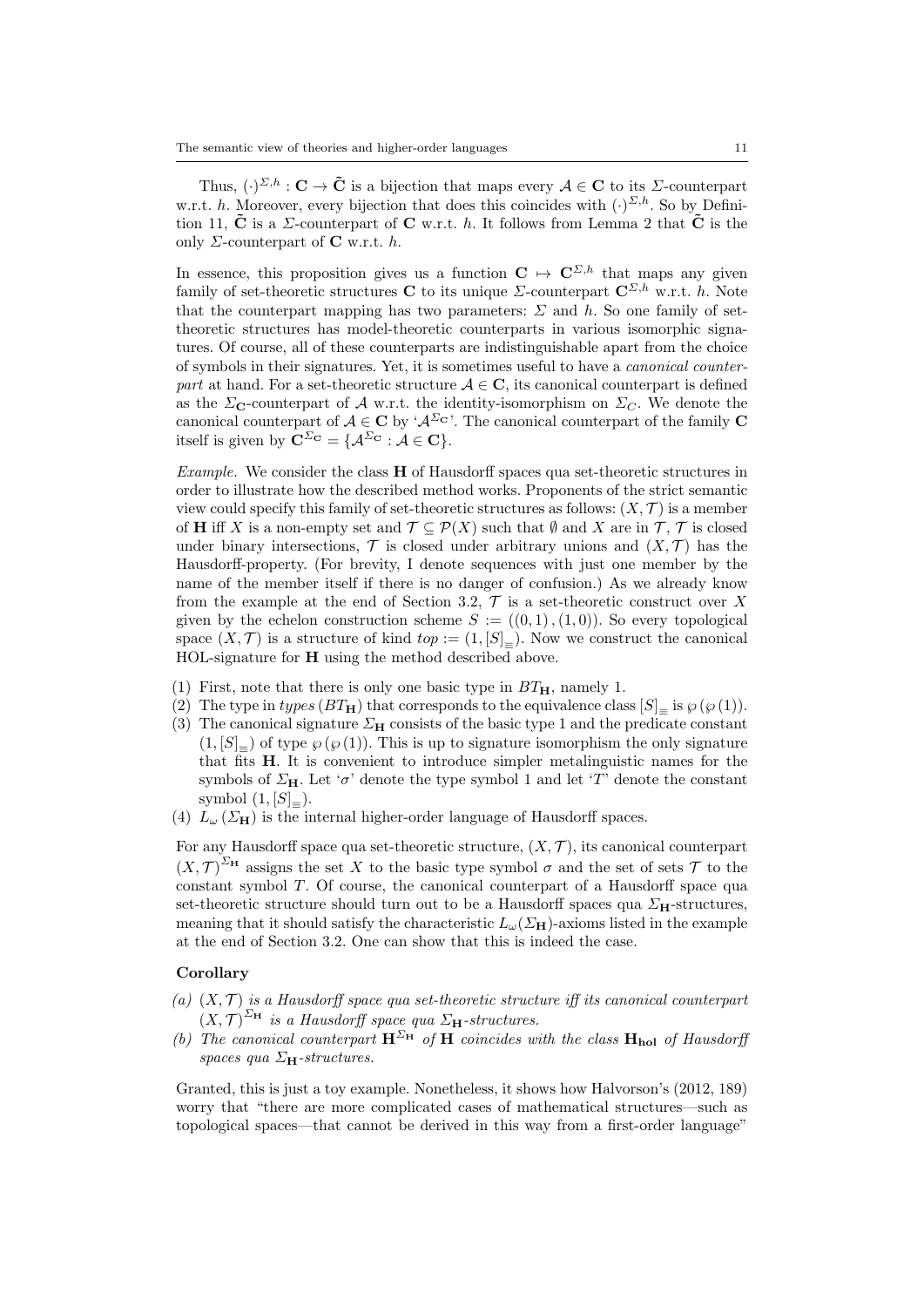can be met by the proposed method of constructing internal higher-order signatures and languages. Moreover, we know from the proposition above that this method works for all set-theoretic structures—no matter how complex they are. For example, it is not hard to specify a HOL-signature for smooth manifolds qua model-theoretic structures. Future work will examine more elaborate examples like that in detail.

### 4 Consequences for the syntax-semantics debate

The conclusion of the last section is that every family of models in the sense of the strict semantic view has a model-theoretic counterpart: a family of models in the sense of the liberal semantic view. There is a sense in which families of set-theoretic structures encode syntactic information that can be turned into a full-fledged "yoke of syntax", to use van Fraassen's metaphor. The only difference between set-theoretic structures and HOL-structures is that the components of the former are ordered in sequences, whereas the components of the latter are named by symbols. But this difference is not substantial. Thus, the strict semantic view is not a real alternative to the liberal semantic view. They only disagree about whether models should be taken to be set-theoretic structures or rather interpretations of formal languages but this is no reasonable point of disagreement when the languages in question may be languages of higher-order logic.

In view of this conclusion, let us reassess the main objections against the liberal semantic view and the strong semantic view. The following two sections address the these objections, namely (1) Halvorson's (2012; 2013) concern about the strict semantic view that it cannot cope with the problem of equivalence and (2) van Fraassen's (1989, 366) concern about the liberal semantic view that the advantages of the semantic view get lost if models are taken to be interpretations of formal languages.

#### 4.1 The problem of equivalence and the strict semantic view

The existence of internal higher-order languages of set-theoretic structures implies my conditional claim C2: if we find a solution to the problem of equivalence for the liberal semantic view (by making use of syntax), then this solution can be carried over to the strict semantic view. The reason for this is that any given equivalence relation ∼ between classes of HOL-structures can be indirectly applied to classes of set-theoretic structures by directly applying it to their model-theoretic counterparts. Using the symbol ∼<sup>∗</sup> for indirect ∼-equivalence, we can make this idea precise by the following schema.

**Definition schema.** Suppose  $C_1$  and  $C_2$  are families of set-theoretic structures.  $C_1 \sim^* C_2$  iff there are HOL-signatures  $\Sigma_1$  and  $\Sigma_2$  fitting  $C_1$  and  $C_2$  with signature isomorphisms  $h_1$  and  $h_2$  such that  $\mathbf{C}_1^{\Sigma_1,h_1} \sim \mathbf{C}_2^{\Sigma_2,h_2}$ .

The important point here is that ∼ may take into account syntax. For instance, it may rely on syntactic notions such as 'formula', 'definition' or 'translation'. This allows to transfer Glymour's (2013) defence of the liberal semantic view against the problem of equivalence to the strict semantic view: the criterion of definitional equivalence for classes of model-theoretic structures can be carried over and applied to classes of set-theoretic structures.

Example. Here is a simple example to illustrate how classes of set-theoretic structures can be shown to be definitionally equivalent using internal languages. Topological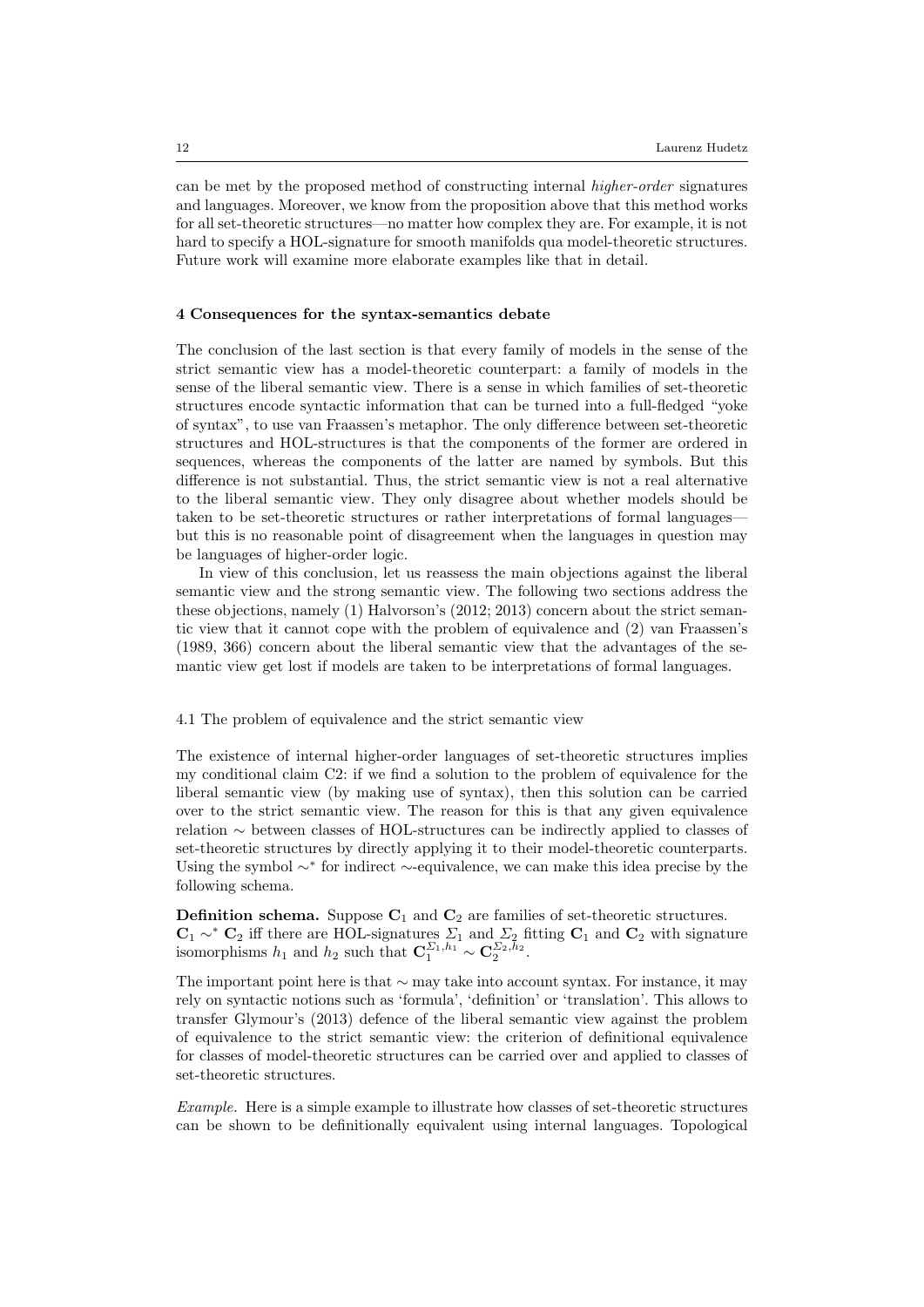spaces can be defined in various ways. Sometimes they are defined with open sets as primitive, i.e. in the form  $(X, \mathcal{T})$ . Sometimes they are defined with interior operators as primitive, i.e. in the form  $(X, int)$ . In practice, these presentation are viewed as equivalent. To justify this one shows how to define a class of open sets in terms of an interior operator and vice versa. Internal languages make it possible to capture this practice in a mathematically rigorous way by demonstrating that the class of topological spaces with open sets as primitive  $(TOP)$  is definitionally equivalent<sup>6</sup> to the class of topological spaces with interior operators as primitive (INT). We consider their canonical HOL-counterparts  $\text{TOP}^{\Sigma_{\text{TOP}}}$  and  $\text{INT}^{\Sigma_{\text{INT}}}$ , where  $\Sigma_{\text{INT}} = (\sigma, i)$  is a HOL-signature with the same basic type symbol as  $\Sigma_{\text{TOP}}$  and i as a constant of type  $\wp(\wp(\sigma) \otimes \wp(\sigma))$ . We have to expand the structures on both sides to a common signature  $\Sigma^+$  containing  $\sigma$  as basic type and T and i as constants. TOP<sup> $\Sigma$ TOP</sup> can be definitionally expanded to the signature  $\Sigma^+$  using the HOL-formula  $\forall_{A \in \wp(\sigma)} i(A) = \bigcup \{U \in T : U \subseteq A\}$ . On the other hand, INT<sup>ΣINT</sup> can be definitionally expanded to the signature  $\Sigma^+$  using the HOL-formula  $T = \{A \in \wp(\sigma) : A = i(A)\}\)$ . As before, the names of these formulas are written using metalinguistic abbreviation conventions. It follows that these two definitional expansions coincide. Hence,  $\mathbf{TOP}^{\Sigma_{\mathbf{TOP}}}$  and  $\mathbf{INT}^{\Sigma_{\mathbf{INT}}}$  are definitionally equivalent. This justifies calling TOP and INT definitionally equivalent as well (by the definition schema at the beginning of this subsection).

Of course, one could object against Glymour's proposed solution that definitional equivalence is in general not an adequate criterion of equivalence (cf. Barrett and Halvorson, 2016, 2017). However, the strategy described above works equally well for more sophisticated criteria such as the criterion of generalised definitional equivalence (also known as 'Morita equivalence') developed by Madarász (2002), Andréka et al (2008) as well as Barrett and Halvorson (2016), the criterion of bi-interpretability (Ahlbrandt and Ziegler, 1986) or the criterion of definable categorical equivalence (Hudetz, 2017). These criteria also make use of syntax and have formulations that can be applied to classes of HOL-structures. By means of the above definition schema, they can be applied to set-theoretic structures too.

#### 4.2 About loss of advantages

Let us now turn to van Fraassen's worry that we lose some of the advantages of the semantic view if models are taken to be interpretations of formal object languages. Van Fraassen is not specific about what exactly the problem is. However, it seems natural that his worry is that the celebrated language independence of models and theories would be lost if models come with associated languages. Yet, this worry would be in vain. As shown above, set-theoretic structures also come with associated languages although not explicitly. So set-theoretic structures are also not completely language independent. They can only be language independent in the much weaker sense that we do not make use of their associated languages. But we could do the same when it comes to HOL-structures: if we like, we can simply ignore the associated languages of HOL-structures in practice by not making any use of them. Whether and under which circumstances we should or should not make use of formal object languages is a pragmatic and context-dependent question rather than a question of principle. In my opinion, the possibility of explicating intertheoretic relations such as equivalence or reduction by making use of syntactic notions such as definability or translation

 $6$  Classes of structures are definitionally equivalent iff they have a common definitional expansion. For details and a definition of 'definitional expansion' see Andréka et al (2008).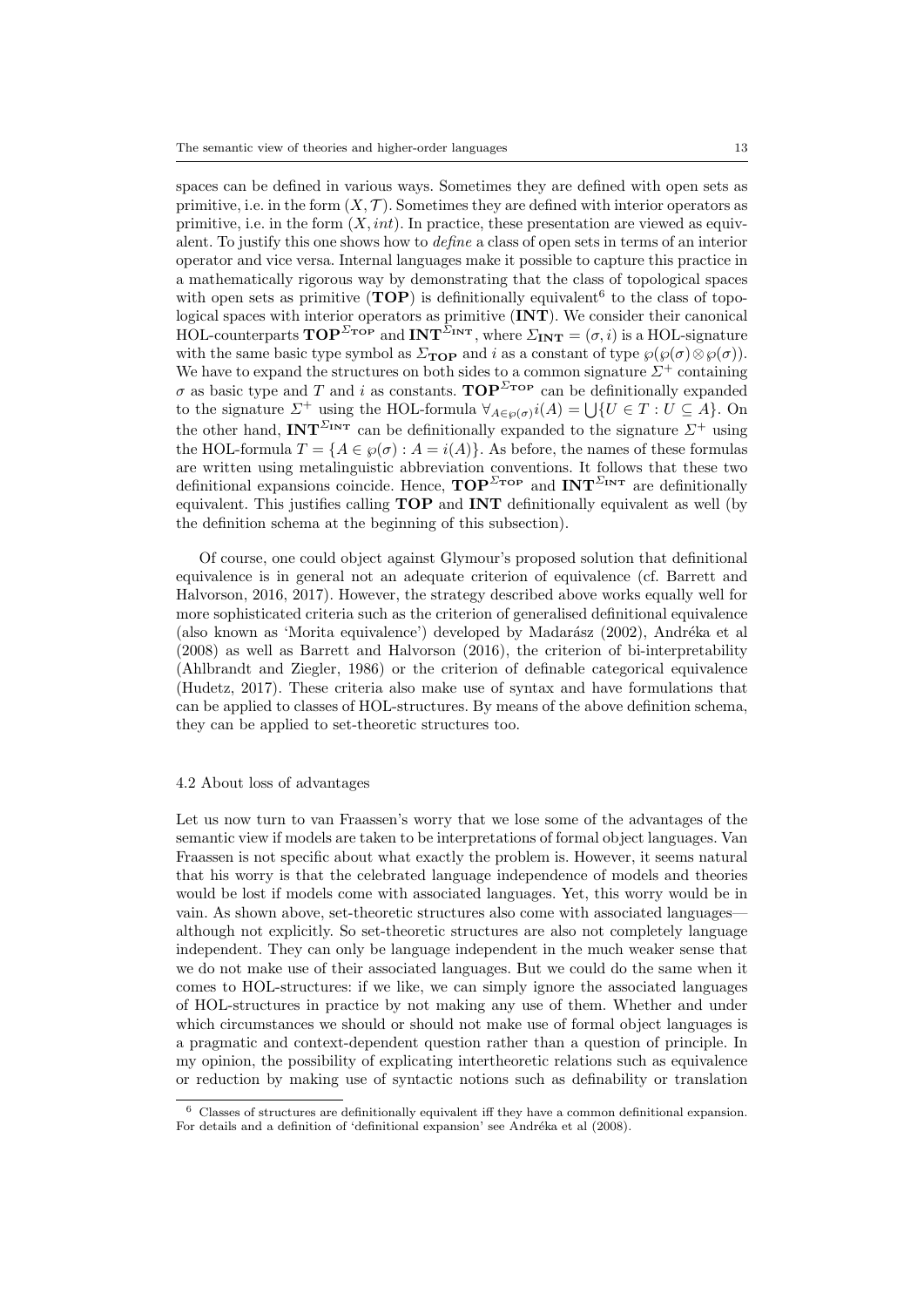provides a strong pragmatic reason in favour of using languages at least for some purposes.

So maybe van Fraassen's worry about the liberal semantic view is actually about pragmatic drawbacks. One might fear that using HOL-structures instead of settheoretic structures would be more complicated because it forces us to be unnecessarily explicit about the components of structures when specifying a signature. For example, vector spaces are commonly defined as triples  $(V, \oplus, \odot)$  and the underlying field is not understood as a component of the structure. However, in the liberal semantic approach we had to add the field explicitly as a component of the structure. In some situations this might be bothersome and seen as a practical drawback. (Of course, in other situations it could also be a good thing to reinforce exactness.) Be that as it may. The point is that, when using HOL-structures, we do not have to mention all the components in practice if they are clear from the context. We can just as well leave out implicit components in our metalinguistic notation of HOL-structures as we do it when dealing with set-theoretic structures. When we talk about vector spaces as triples of the form  $(V, \oplus, \odot)$  we silently presuppose that there is some underlying field equipped with the usual operations, although we do not bother mentioning it. Analogously we can silently presuppose that the signature for vector spaces contains a basic type for scalars and symbols for all the usual field operations without writing them down. So using HOL-structures is not more complicated than using set-theoretic structures in this respect.

There is one last concern that needs to be addressed. Van Fraassen (1985) argues that we lose the possibility of characterising important set-theoretic structures (such as the natural number structure and the field of real numbers) when we characterise them internally by means of formulas in an object language. However, this objection loses its force when we use higher-order logic with standard semantics. In higher-order logic with standard semantics, we can characterise the natural number structures and field of real numbers uniquely up to isomorphism. Furthermore, the liberal semantic view does not even entail that we should characterise the HOL-structures we are interested in purely internally. We can also characterise them externally if we wish. As noted above, we are not forced to use the languages of HOL-structures for specific purposes. For example, instead of characterising the class of Hausdorff spaces internally by means of formulas of the language  $L_{\omega}(\Sigma_{\text{TOP}})$ , we could also characterise them externally by imposing conditions on them in the metalanguage without making any use of sentences of the formal object language. We could say that a  $\Sigma_{\text{TOP}}$ -structure A is a Hausdorff space iff  $\emptyset^{\mathcal{A}}$  and  $\sigma^{\mathcal{A}}$  are in  $T^{\mathcal{A}}, T^{\mathcal{A}}$  is closed under binary intersections,  $T^{\mathcal{A}}$  is closed under arbitrary unions and  $(\sigma^{\mathcal{A}}, T^{\mathcal{A}})$  has the Hausdorff-property. Note that this is exactly analogous to the definition of Hausdorff spaces qua set-theoretic structures in the sense of the strict semantic view (see the example at the end of Section 3.3). So the presence of object languages is surely not an obstacle for characterising classes of model-theoretic structures. Furthermore, syntactic notions such as satisfaction of formulas or definability are directly applicable even if the classes of structures in question are characterised only externally.

In my opinion, the best way of specifying the class of models of a theory involves both internal and external characterisation. First, one externally characterises a class of HOL-structures serving as a background framework. (For example, these structures may all be required to contain the field of real numbers as a reduct.) In the second step, one lays down the statements specific to the theory. These statements single out the theory's models from the background framework. This approach has the advantage that mathematical assumptions that are not specific to the theory (e.g. real analysis) can be encoded in the background framework and, hence, do not have to be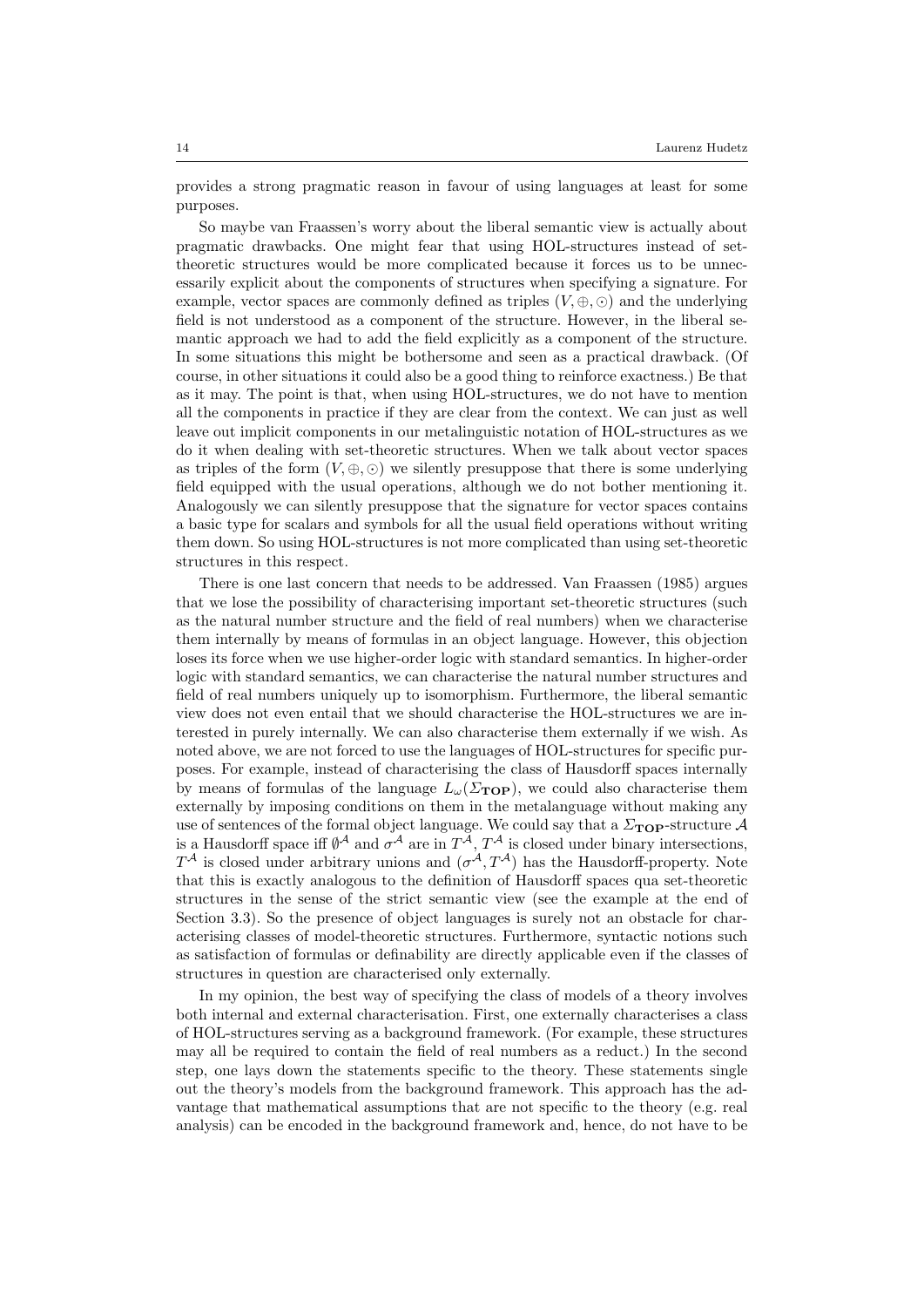repeated as axioms. Only the specific statements of the theory are used for internal characterisation: they are the only statements in the object language that have to be specified. Thus, they are clearly distinguished from mere framework truths (i.e. sentences that are true in all structures of the background framework). Describing and illustrating this approach in more detail is reserved for future work.

## 5 Conclusions

Several philosophers of science construe models of scientific theories as set-theoretic structures. Some of them go further, claiming that models should not be construed as structures in the sense of model theory. I have argued that if we are ready to construe models as set-theoretic structures (strict semantic view), we could equally well construe them as model-theoretic structures of higher-order logic (liberal semantic and syntactic view). I have shown that every family of set-theoretic structures has an up to signature isomorphism unique model-theoretic counterpart.

The results of this paper support the idea that model-theoretic structures of higher-order logic are able to serve the same purposes as set-theoretic structures. Moreover, model-theoretic structures have the extra advantage of allowing a direct application of syntactic concepts such as satisfaction of formulas, definability, translation or definitional equivalence. However, my results also show that—via the counterpart relation mentioned above—it is possible to indirectly apply such syntactic notions to set-theoretic structures as well.

Taken together, these results suggest that the dispute between the strict and the liberal semantic view can be overcome. If the strict semantic view on one hand and the liberal semantic view together with the liberal syntatic view on the other hand are the only competing positions left in the syntax-semantics debate (which currently seems to be the case), then the syntax-semantics debate may be regarded as resolved.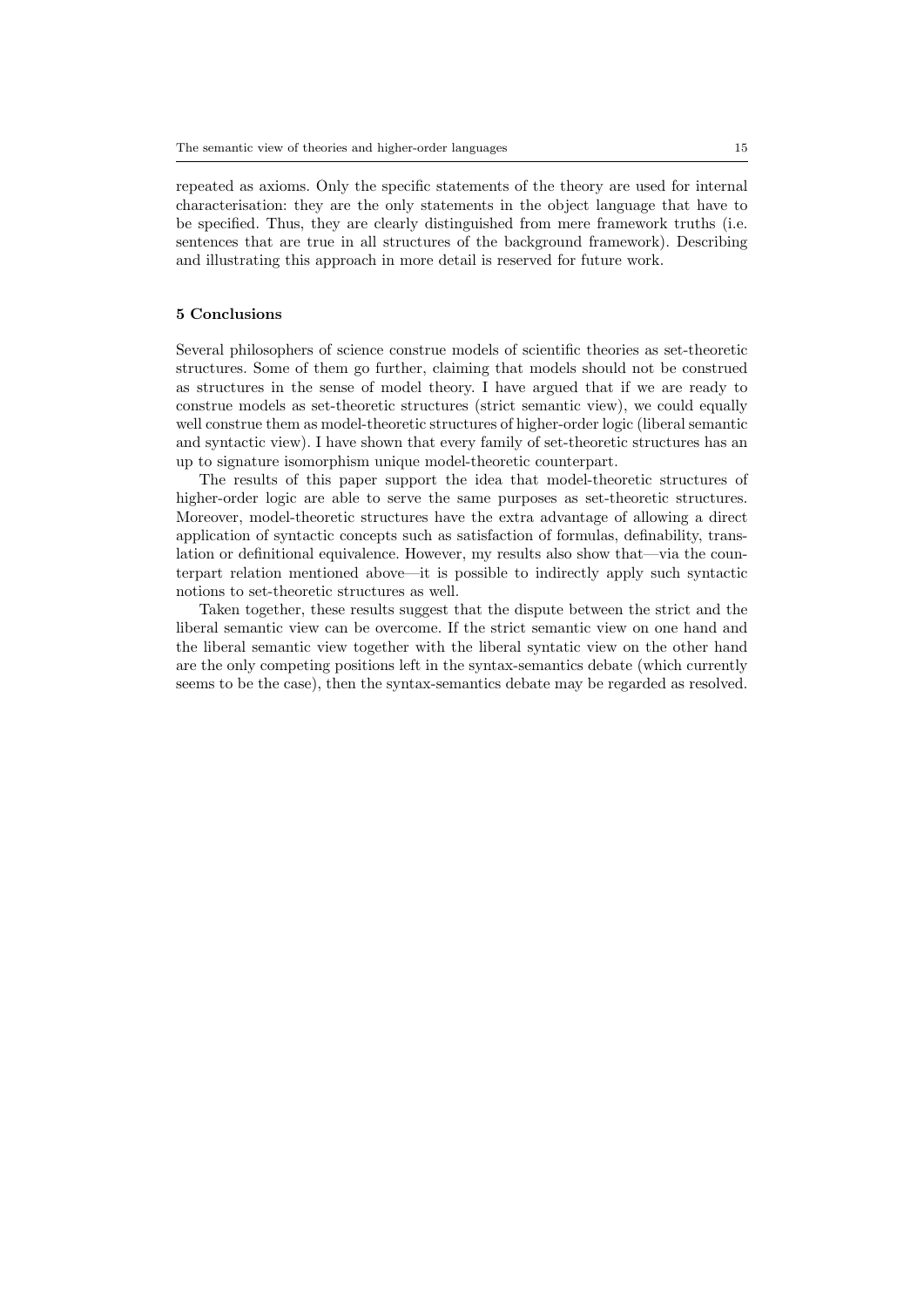## References

- Ahlbrandt G, Ziegler M (1986) Quasi-finitely axiomatizable totally categorical theories. Annals of Pure and Applied Logic 30:63–83
- Andréka H, Madarász J, Németi I (2008) Defining new universes in many-sorted logic, manuscript
- Awodey S (1997) Logic in Topoi: Functorial Semantics for Higher-Order Logic. Chicago, phD Dissertation
- Balzer W, Moulines U, Sneed J (1987) An Architectonic for Science: The Structuralist Program. Springer, Dordrecht
- Barrett T, Halvorson H (2016) Morita Equivalence. The Review of Symbolic Logic 9(3):556–582
- Barrett T, Halvorson H (2017) From Geometry to Conceptual Relativity. Erkenntnis DOI 10.1007/s10670-016-9858-y
- Bourbaki N (1968) Theory of Sets. Hermann, Paris
- Carnap R (1958) Beobachtungssprache und theoretische Sprache. Dialectica 12(3/4):236–248
- Da Costa N, French S (2003) Science and partial truth: A unitary approach to models and scientic reasoning. Oxford University Press, New York
- De Bouvere K (1965) Synonymous Theories. In: Atkinson J, Henkin L, Tarski A (eds) The Theory of Models, North Holland, Amsterdam
- Diaconescu R (2008) Institution-independent Model Theory. Birkhäuser, Basel
- van Fraassen B (1985) Empiricism in the philosophy of science. In: Churchland PM, Hooker CA (eds) Images of Science: Essays on Realism and Empiricism, with a Reply from Bas C. van Fraassen, University of Chicago Press, p 245–308
- van Fraassen BC (1989) Laws and Symmetry. Oxford University Press, Oxford
- van Fraassen BC (2014) One or Two Gentle Remarks about Hans Halvorson's Critique of the Semantic View. Philosophy of Science 81(2):276–283
- French S, Ladyman J (1999) Reinflating the semantic approach. International Studies in the Philosophy of Science 13(2):103–121
- Glymour C (2013) Theoretical equivalence and the semantic view of theories. Philosophy of science  $80(2):286-297$
- Goguen J, Burstall R (1992) Institutions: Abstract model theory for specification and programming. Journal of the Association for Computing Machinery 39(1):95–146
- Halvorson H (2012) What scientific theories could not be. Philosophy of Science 79(2):183–206
- Halvorson H (2013) The semantic view, if plausible, is syntactic. Philosophy of science 80(2):475–478
- Hendry RF, Psillos S (2007) How to Do Things with Theories: An Interactive View of Language and Models in Science. In: Brzeziski J, Klawiter A, Kuipers TAF, Lastowski K, Paprzycka K, Przybysz P (eds) The Courage of Doing Philosophy: Essays Dedicated to Leszek Nowak, Rodopi, pp 123–157
- Henkin L (1950) Completeness in the Theory of Types. Journal of Symbolic Logic 15(2):81–91
- Hudetz L (2017) Definable Categorical Equivalence, URL https://www.academia.edu/29993937/, manuscript
- Johnstone P (2002) Sketches of an Elephant: A Topos Theory Compendium. Volumes I, II. Oxford University Press, Oxford
- Lambek J, Scott P (1986) Introduction to Higher Order Categorical Logic. Cambridge University Press, Cambridge (MA)